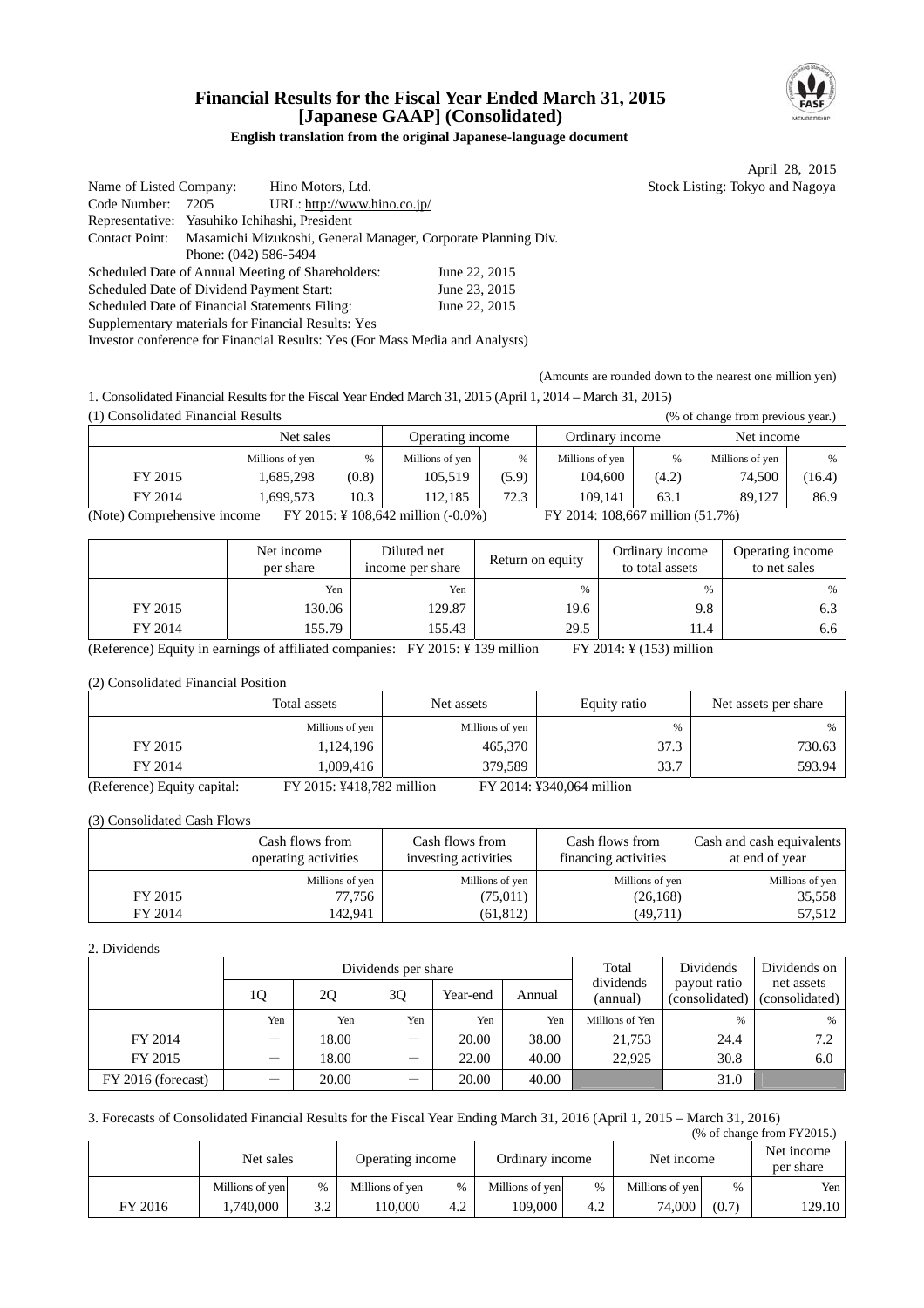\*Notes

- (1) Changes in significant subsidiaries (changes of specified subsidiaries resulting in changes in scope of consolidation) during the current term: None
- (2) Changes in accounting policies, accounting estimates and restatements:
	- 1) Changes in accounting policies due to revisions of accounting standards: Yes
	- 2) Changes in accounting policies due to reasons other than above 1): Yes
	- 3) Changes in accounting estimates: None 4) Restatements: None
	-

(3) Number of outstanding shares (common stock)

| 1) Number of outstanding shares (including<br>treasury stock) at end of term | FY 2015 | 574,580,850 shares | FY 2014 | 574,580,850 shares |
|------------------------------------------------------------------------------|---------|--------------------|---------|--------------------|
| 2) Number of treasury stock at end of term                                   | FY 2015 | 1,400,435 shares   | FY 2014 | 2,023,732 shares   |
| 3) Average number of shares                                                  | FY 2015 | 572,832,762 shares | FY 2014 | 572,091,853 shares |

(Reference) Overview of Non-Consolidated Financial Results

1. Non-Consolidated Financial Results for the Fiscal Year Ended March 31, 2015 (April 1, 2014 – March 31, 2015)

(1) Non-Consolidated Financial Results (% of change from previous year.)

|         |                 | Net sales               |                 | Operating income                |                 | Ordinary income | Net income      |        |
|---------|-----------------|-------------------------|-----------------|---------------------------------|-----------------|-----------------|-----------------|--------|
|         | Millions of yen | %                       | Millions of yen | %                               | Millions of yen | %               | Millions of yen | $\%$   |
| FY 2015 | 1,221,249       | 0.9                     | 62,340          | (5.9)                           | 75,796          | (0.4)           | 58,225          | (18.8) |
| FY 2014 | 1,210,784       | 8.1                     | 66,257          | 114.3                           | 76,122          | 89.0            | 71,712          | 78.6   |
|         |                 | Net income<br>per share |                 | Diluted net income<br>per share |                 |                 |                 |        |
|         |                 | Yen                     |                 | Yen                             |                 |                 |                 |        |
| FY 2015 |                 | 101.62                  | 101.48          |                                 |                 |                 |                 |        |
| FY 2014 |                 | 125.32                  |                 | 125.03                          |                 |                 |                 |        |

#### (2) Non-Consolidated Financial Position

|                          | Total assets                              | Net assets      | Equity ratio               | Net assets per share |
|--------------------------|-------------------------------------------|-----------------|----------------------------|----------------------|
|                          | Millions of yen                           | Millions of yen | %                          | Yen                  |
| FY 2015                  | 690,046                                   | 342,913         | 49.7                       | 597.90               |
| FY 2014                  | 638.638                                   | 293.282         | 45.9                       | 511.75               |
| $(D - f_1, \ldots, f_n)$ | $\Gamma V$ 0015, $V$ 40.704 $\ldots$ 111. |                 | $E V 2014. V202.001$ $E V$ |                      |

(Reference) Equity capital: FY 2015: ¥342,784 million FY 2014: ¥293,069 million

2. Forecasts of Non-Consolidated Financial Results for the Fiscal Year Ending March 31, 2016 (April 1, 2015 – March 31, 2016)

|         | $%$ of change from FY2015.) |       |                  |                       |                 |       |                 |       |                         |  |
|---------|-----------------------------|-------|------------------|-----------------------|-----------------|-------|-----------------|-------|-------------------------|--|
|         | Net sales                   |       | Operating income |                       | Ordinary income |       | Net income      |       | Net income per<br>share |  |
|         | Millions of yen             | $\%$  | Millions of yen  | %                     | Millions of yen | $\%$  | Millions of yen | $\%$  | Yen                     |  |
| FY 2016 | .200.000                    | (1.7) | 64,000           | $\gamma$ $\tau$<br>۷. | 75,000          | (1.1) | 58,000          | (0.4) | 101.17                  |  |

\* Information Regarding Implementation of Auditing Procedures

The auditing procedures of the Financial Instruments and Exchange Act do not apply to this financial notice, and at the time of release it is being audited using procedures for financial statements.

\* Statement regarding the proper use of financial forecasts and other remarks

Descriptions regarding the future, including the financial projections contained in this report, are based on certain assumptions currently available to the Company, which are, at the discretion of the Company, deemed reasonable, and the Company gives no guarantees that it will achieve these results. In addition, actual financial results may significantly vary due to various factors. For assumptions used in forecasting financial results and precautions in using the financial projections, please refer to Appendix on Page 2, "1. Operating Results (1) Analysis of Operating Results."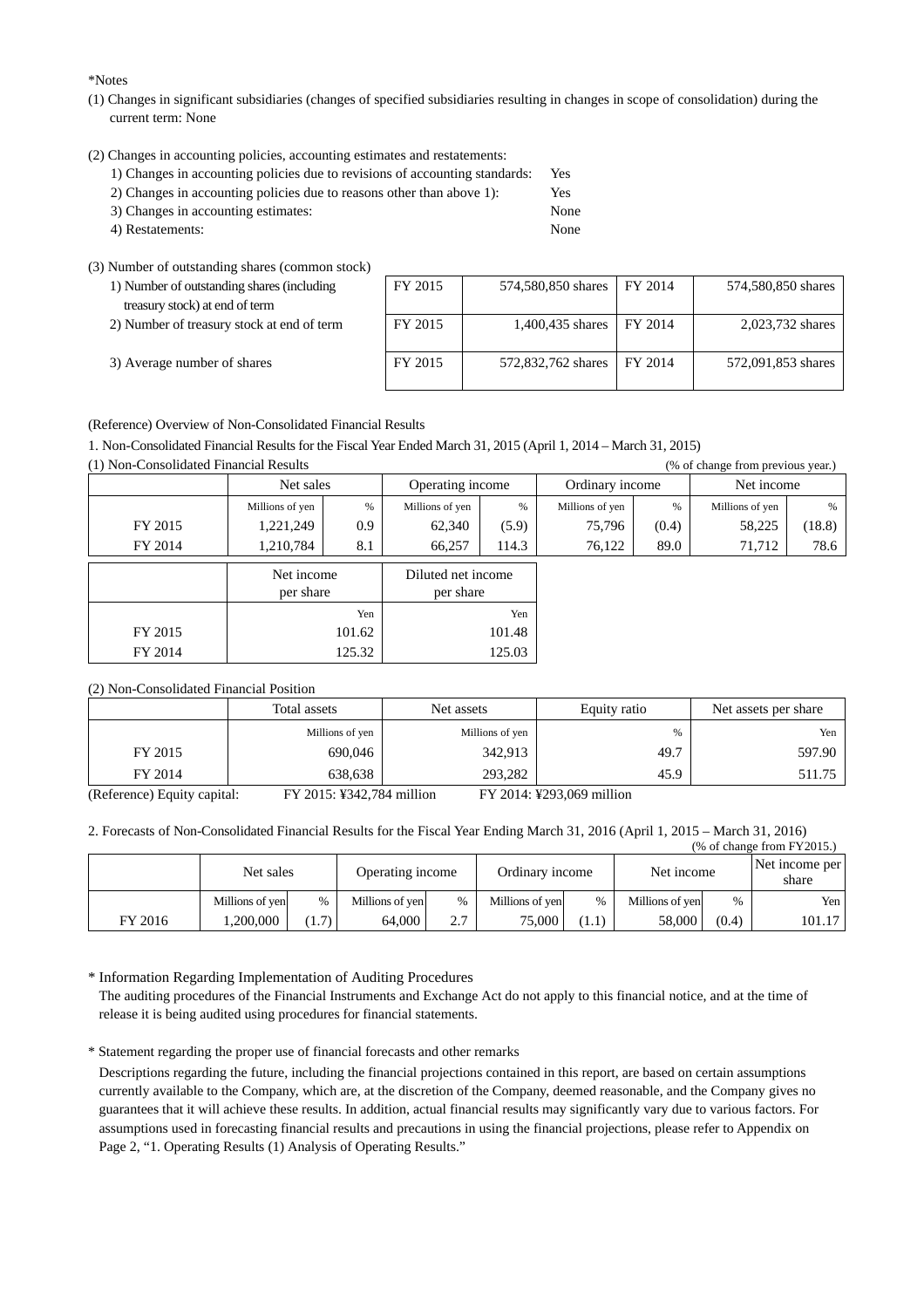## Appendix

## Table of contents of the appendix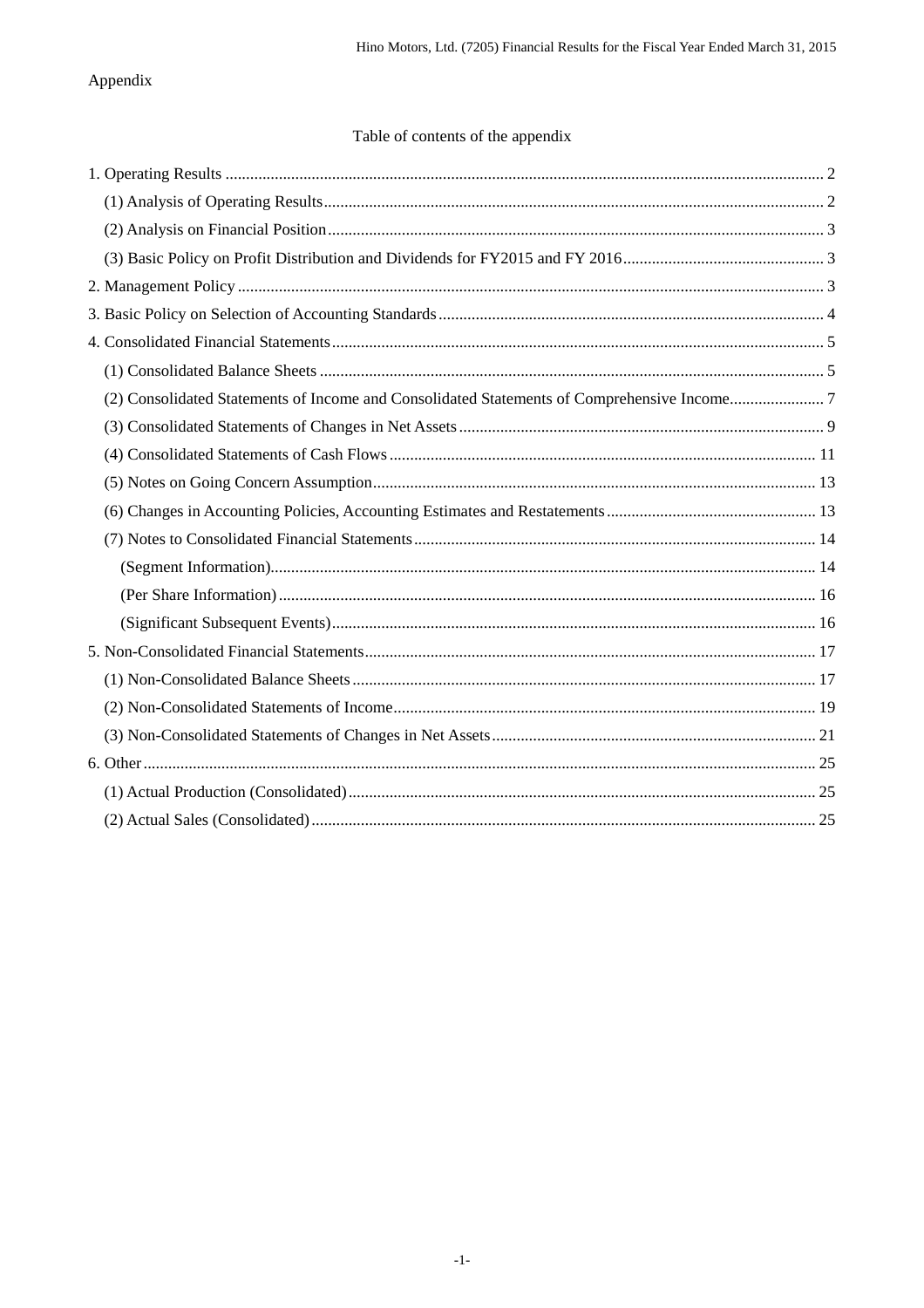#### <span id="page-3-0"></span>**1. Operating Results**

#### <span id="page-3-1"></span>**(1) Analysis of Operating Results**

#### **1) Operating Results for the Fiscal Year Ended March 31, 2015**

As for the Japanese domestic truck market in this consolidated fiscal year, although there was a negative reaction following a rush in demand ahead of the consumption tax hike mainly in the current first quarter, economic recovery led to the improvement in the movement of freight and solid investment in construction. Consequently, the total demand for heavy- and medium-duty trucks increased to 87.6 thousand units by 7.7 thousand units (9.6%) compared to the previous year. Total demand for light-duty truck increased to 96.5 thousand units by 5.0 thousand units (5.5%) compared to the previous year. Our share in the market of heavyand medium-duty trucks for this consolidated fiscal year was 36.5%, and we achieved the largest number of registered trucks for 42 consecutive years, as a result of sales activities implemented in a concerted effort in our consolidated group. Our share in the light-duty truck market reached 23.8%, a record high, as a result of active sales promotion. As for Japanese domestic sales volume, the total sales volume of heavy-, medium-, light-duty trucks and buses increased to 59.0 thousand units by 6.2 thousand units (11.8%) from the previous fiscal year.

As for overseas markets, although the number of units sold in areas including North America and Central and South America increased, mainly because the sense of uncertainty in Thailand and Indonesia brought the stagnation of the markets, the sales volume of trucks and buses outside Japan for this consolidated fiscal year decreased to 106.3 thousand units by 5.0 thousand units (-4.5%) from the previous fiscal year.

As a result of the above, total unit sales of Hino Brand trucks and buses increased to 165.3 thousand units, a record high, by 1.2 thousand units (0.7%) from the previous fiscal year.

As for the volume of sales to Toyota Motor Corporation, mainly the sales of "Land Cruiser Prado" decreased, total sales volume decreased to 168.1 thousand units by 18.5 thousand units (-9.9%) from the previous fiscal year.

As a result of the above, net sales were ¥1,685,298 million, which is a decrease of ¥14,274 million (-0.8%) as compared to the previous fiscal year. As for profits, mainly due to a decrease in sales volume in overseas, consolidated operating income decreased to ¥105,519 million which is a decrease of ¥6,665 million (-5.9%) as compared to the previous fiscal year. Ordinary income decreased to ¥104,600 million which is a decrease of ¥4,540 million (-4.2%) as compared to the previous fiscal year. Net income decreased to ¥74,500 million which is a decrease of  $\frac{1}{4}14.626$  million (-16.4%) as compared to the previous fiscal year.

#### **2) Forecasts for the Fiscal Year Ending March 31, 2016**

As for the Japanese truck and bus markets, steady demand is expected to continue. As for the overseas truck and bus markets, demand in Thailand and Indonesia will stagnate for the time being, but is expected to gradually recover. For other regions, we will keep popularizing the Hino brand and promoting sales to capture the growth in the market mainly in North America, where economy is growing.

As for earnings, we aim to increase sales volume by supplying the best-fit vehicles to meet various needs for commercial vehicles around the world, enriching and improving after-sales services, and conducting total-support activities globally. Also, we will steadily conduct activities for improving profitability and reducing costs. In addition, in order to strengthen our organization for future sustainable growth, we will keep promoting structural reform.

Therefore, the earnings forecast for the next term is as follows:

(Consolidated Earnings Forecast for the Full Fiscal Year)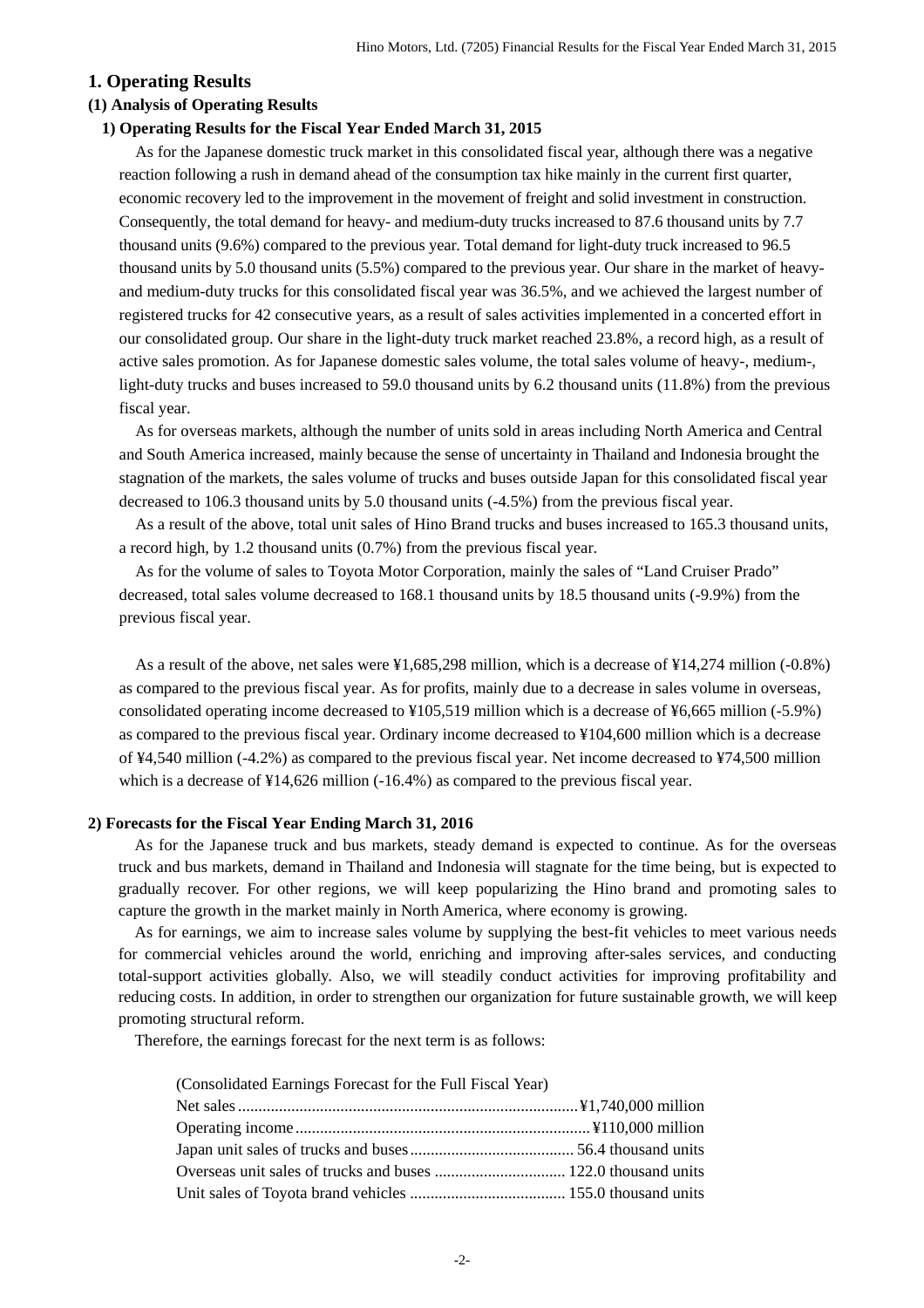\* The above forecasts are created based on the information available to the company and on certain assumptions deemed reasonable, and are not guaranteed to be achieved.

#### <span id="page-4-0"></span>**(2) Analysis on Financial Position**

#### **1) Assets, Liabilities and Net Assets**

Total assets as of the end of this fiscal year increased to ¥1,124,196 million by ¥114,780 million compared to the end of the previous fiscal year. This is mainly due to notes and accounts receivable - trade increased by ¥14,340 million and inventories increased by ¥45,041 million as a result of stable domestic demand and depreciation of the yen, property, plant and equipment increased by ¥35,701 million as a result of the capital investment to optimize production and delivery systems, and investment securities increased by ¥24,855 million following the rise in stock prices.

Liabilities increased to ¥658,826 million by ¥29,000 million compared to the end of the previous fiscal year. This is mainly because notes and accounts payable - trade increased by ¥15,361 million as procurements increased along with increased sales.

Net assets increased to ¥465,370 million by ¥85,780 million compared to the end of the previous fiscal year. This is mainly because ¥74,500 million was posted as net income.

#### **2) Cash Flows**

Cash flows for this fiscal year are as follows.

Cash flows from operating activities increased by ¥77,756 million. This was mainly due to posting income before income taxes of ¥103,233 million despite income taxes paid of ¥40,401 million.

Cash flows from investing activities decreased by ¥75,011 million. This was mainly due to the expenditure of ¥67,671 million on the purchase of property, plant and equipment centering on production facilities.

Cash flows from financing activities decreased by ¥26,168 million. This was mainly due to cash dividends paid of ¥21,766 million.

As a result, cash and cash equivalents at the end of this fiscal year decreased to ¥35,558 million by ¥21,953 million compared to the end of the previous fiscal year.

#### <span id="page-4-1"></span>**(3) Basic Policy on Profit Distribution and Dividends for FY2015 and FY 2016**

Our company has basic policies to reinforce its financial strength and provide improved distribution of outcomes by taking into account relevant factors such as business performance, new investments and the consolidated dividend payout ratio of each year.

Based on the above basic policy, and considering the business environments surrounding our company, our company plans to pay the year-end dividend of ¥22 per share. Adding the midterm dividend of ¥18 per share, our company plans to pay the annual dividend of ¥40 per share (increasing ¥2 from the previous term). This will be discussed at the annual meeting of shareholders on June 22, 2015.

For the next term, our company plans to pay the annual dividend of ¥40 per share, including the midterm dividend of ¥20 per share and the year-end dividend of ¥20 per share.

#### <span id="page-4-2"></span>**2. Management Policy**

There are no significant changes from the Financial Results for the Fiscal Year Ended March 31, 2012 (announced on April 26, 2012); therefore this section will be omitted.

The Financial Results for the Fiscal Year Ended March 31, 2012 can be found at the below websites. (Corporate website)

[http://www.hino.co.jp](http://www.hino.co.jp/)

(Tokyo Stock Exchange [Listed Company search page]) <http://www.tse.or.jp/listing/compsearch/index.html>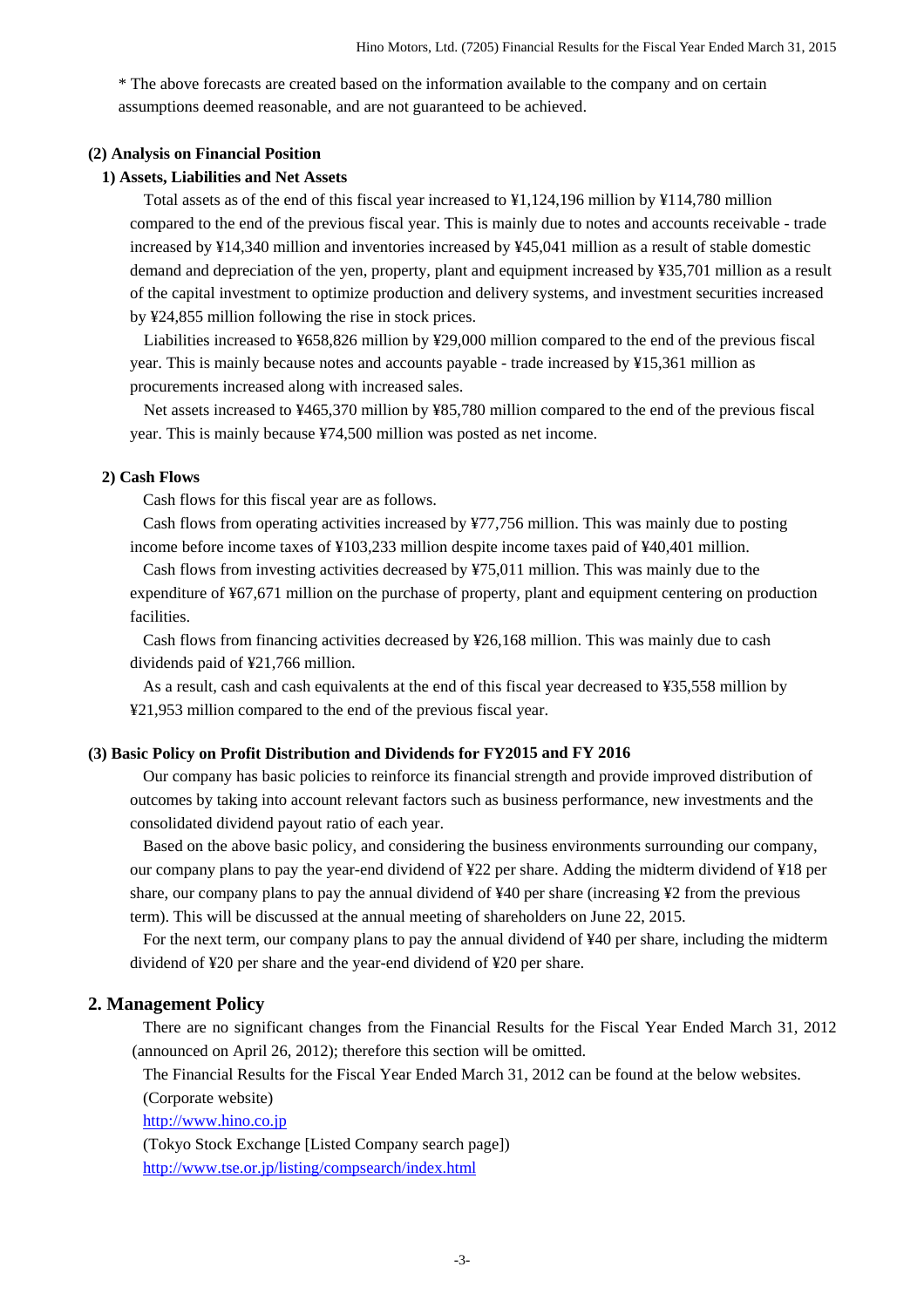## **3. Basic Policy on Selection of Accounting Standards**

<span id="page-5-0"></span>As the Group is not listed on overseas markets, and for ease of comparison with other companies, Japanese standards are used, and regarding the selection of other accounting standards including IFRS (International Financial Reporting Standards), the accounting standards used by other companies domestically will be considered as we continue to gather information and discuss the issue with experts, and the decision will be made carefully.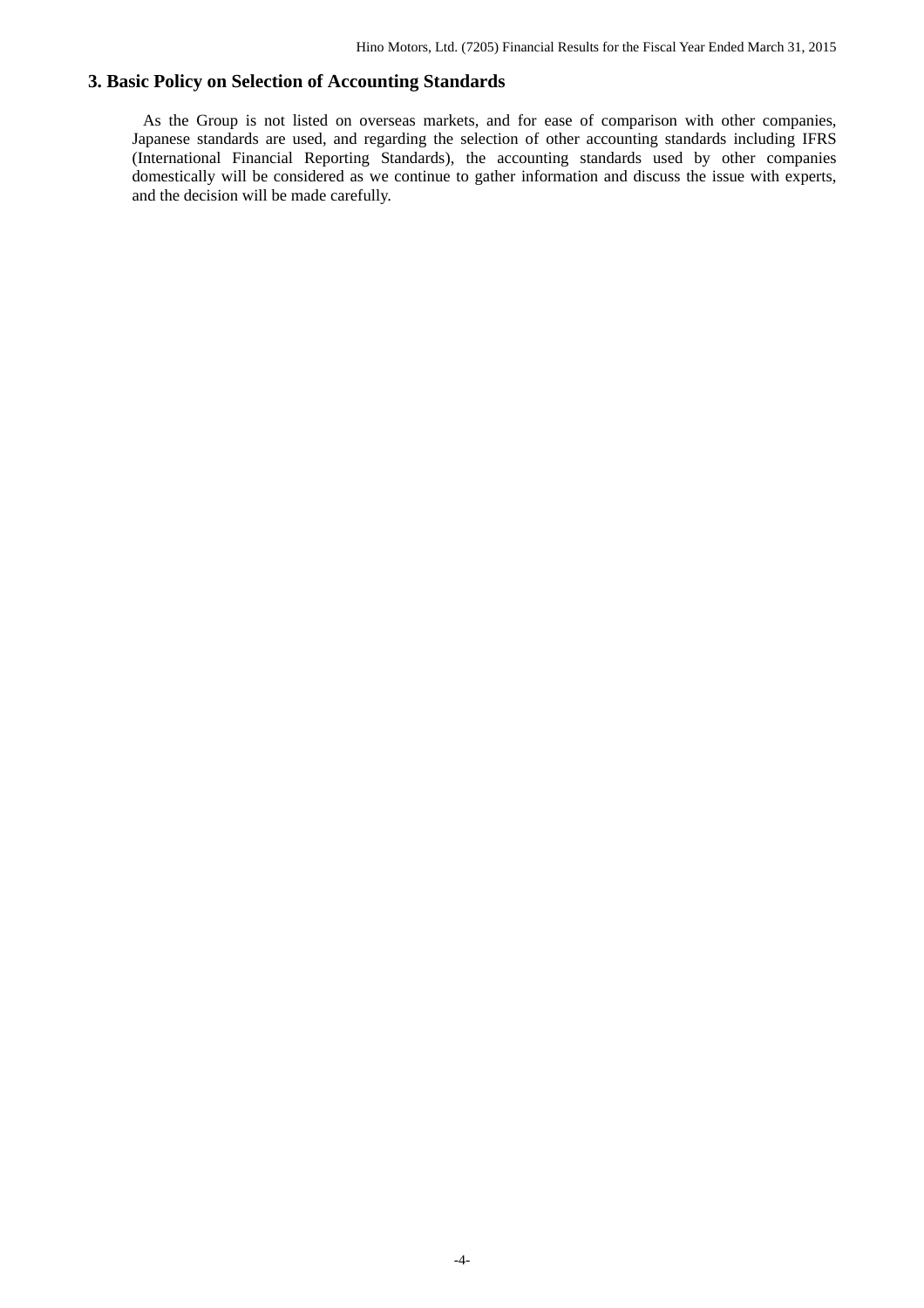# <span id="page-6-0"></span>**4. Consolidated Financial Statements**

## <span id="page-6-1"></span>**(1) Consolidated Balance Sheets**

|                                        |                        | (Millions of yen)      |
|----------------------------------------|------------------------|------------------------|
|                                        | FY 2014                | FY 2015                |
|                                        | (As of March 31, 2014) | (As of March 31, 2015) |
| Assets                                 |                        |                        |
| Current assets                         |                        |                        |
| Cash and deposits                      | 44,738                 | 36,104                 |
| Notes and accounts receivable - trade  | 285,481                | 299,821                |
| Merchandise and finished goods         | 94,211                 | 131,051                |
| Work in process                        | 26,055                 | 33,584                 |
| Raw materials and supplies             | 35,205                 | 35,877                 |
| Deferred tax assets                    | 24,290                 | 28,510                 |
| Other                                  | 44,589                 | 36,749                 |
| Allowance for doubtful accounts        | (4,050)                | (3,620)                |
| Total current assets                   | 550,522                | 598,079                |
| Non-current assets                     |                        |                        |
| Property, plant and equipment          |                        |                        |
| Buildings and structures, net          | 93,667                 | 102,185                |
| Machinery, equipment and vehicles, net | 82,349                 | 89,248                 |
| Tools, furniture and fixtures, net     | 10,364                 | 13,954                 |
| Land                                   | 99,574                 | 100,460                |
| Leased assets, net                     | 7,509                  | 11,944                 |
| Construction in progress               | 34,358                 | 45,780                 |
| Assets for rent, net                   | 61                     | 11                     |
| Total property, plant and equipment    | 327,884                | 363,586                |
| Intangible assets                      |                        |                        |
| Software                               | 16,240                 | 18,927                 |
| Leased assets                          | 1                      |                        |
| Other                                  | 1,346                  | 1,431                  |
| Total intangible assets                | 17,589                 | 20,358                 |
| Investments and other assets           |                        |                        |
| Investment securities                  | 101,330                | 126,186                |
| Net defined benefit asset              | 16                     | 147                    |
| Deferred tax assets                    | 6,956                  | 9,945                  |
| Other                                  | 8,423                  | 8,965                  |
| Allowance for doubtful accounts        | (3,308)                | (3,072)                |
| Total investments and other assets     | 113,419                | 142,171                |
| Total non-current assets               | 458,893                | 526,117                |
| <b>Total assets</b>                    | 1,009,416              | 1,124,196              |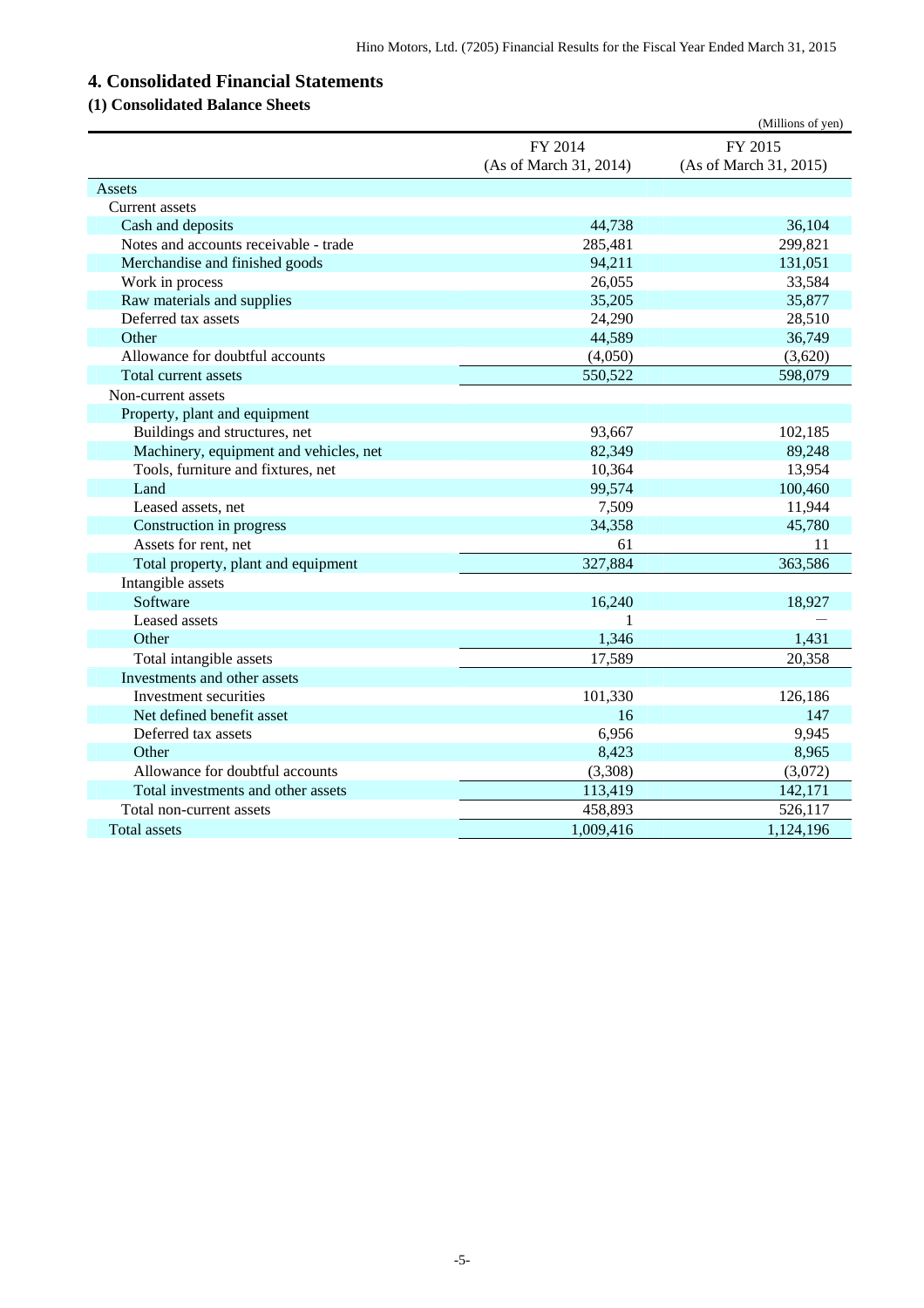|                                                       |                        | (Millions of yen)      |
|-------------------------------------------------------|------------------------|------------------------|
|                                                       | FY 2014                | FY 2015                |
|                                                       | (As of March 31, 2014) | (As of March 31, 2015) |
| Liabilities                                           |                        |                        |
| <b>Current liabilities</b>                            |                        |                        |
| Notes and accounts payable - trade                    | 247,492                | 262,854                |
| Short-term loans payable                              | 108,883                | 117,180                |
| Current portion of long-term loans payable            | 18,012                 | 8,652                  |
| Lease obligations                                     | 1,196                  | 1,549                  |
| Accounts payable - other                              | 25,934                 | 26,685                 |
| Income taxes payable                                  | 23,275                 | 13,007                 |
| Provision for bonuses                                 | 4,756                  | 5,101                  |
| Provision for directors' bonuses                      | 949                    | 909                    |
| Provision for product warranties                      | 26,891                 | 32,196                 |
| Other                                                 | 60,067                 | 66,008                 |
| Total current liabilities                             | 517,460                | 534,143                |
| Non-current liabilities                               |                        |                        |
| Long-term loans payable                               | 15,219                 | 20,296                 |
| Lease obligations                                     | 17,374                 | 20,567                 |
| Deferred tax liabilities                              | 9,726                  | 16,015                 |
| Deferred tax liabilities for land revaluation         | 3,217                  | 2,917                  |
| Net defined benefit liability                         | 60,680                 | 58,594                 |
| Provision for directors' retirement benefits          | 1,712                  | 1,836                  |
| Asset retirement obligations                          | 1,251                  | 1,243                  |
| Other                                                 | 3,184                  | 3,211                  |
| Total non-current liabilities                         | 112,365                | 124,683                |
| <b>Total liabilities</b>                              | 629,826                | 658,826                |
| Net assets                                            |                        |                        |
| Shareholders' equity                                  |                        |                        |
| Capital stock                                         | 72,717                 | 72,717                 |
| Capital surplus                                       | 64,835                 | 65,299                 |
| Retained earnings                                     | 177,040                | 228,955                |
| Treasury shares                                       | (751)                  | (517)                  |
| Total shareholders' equity                            | 313,841                | 366,454                |
| Accumulated other comprehensive income                |                        |                        |
| Valuation difference on available-for-sale securities | 34,554                 | 51,049                 |
| Deferred gains or losses on hedges                    | (76)                   | (20)                   |
| Revaluation reserve for land                          | 1,927                  | 2,187                  |
| Foreign currency translation adjustment               | (4,600)                | 2,364                  |
| Remeasurements of defined benefit plans               | (5,582)                | (3,252)                |
| Total accumulated other comprehensive income          | 26,223                 | 52,328                 |
| Subscription rights to shares                         | 212                    | 128                    |
| Minority interests                                    | 39,312                 | 46,459                 |
| Total net assets                                      | 379,589                | 465,370                |
| Total liabilities and net assets                      | 1,009,416              | 1,124,196              |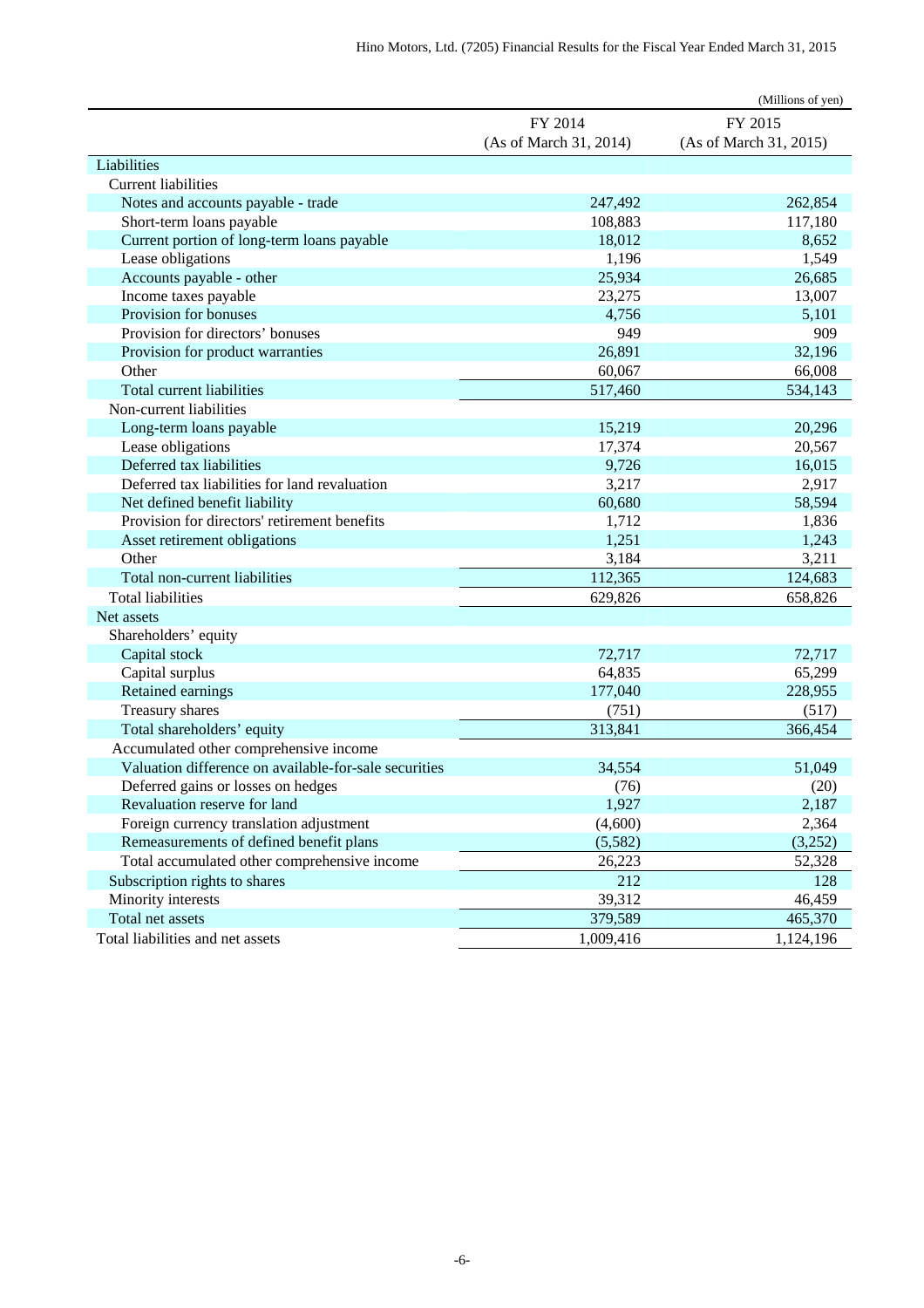## <span id="page-8-0"></span>**(2) Consolidated Statements of Income and Consolidated Statements of Comprehensive Income**

[Consolidated Statements of Income]

|                                                               |                     | (Millions of yen)   |
|---------------------------------------------------------------|---------------------|---------------------|
|                                                               | FY 2014             | FY 2015             |
|                                                               | (From April 1, 2013 | (From April 1, 2014 |
|                                                               | to March 31, 2014)  | to March 31, 2015)  |
| Net sales                                                     | 1,699,573           | 1,685,298           |
| Cost of sales                                                 | 1,409,503           | 1,389,771           |
| Gross profit                                                  | 290,069             | 295,526             |
| Selling, general and administrative expenses                  |                     |                     |
| Sales commission                                              | 18,963              | 19,366              |
| Transportation and warehousing expenses                       | 11,677              | 13,024              |
| Provision for product warranties                              | 26,891              | 32,196              |
| Advertising expenses                                          | 5,033               | 5,228               |
| Salaries and allowances                                       | 41,642              | 45,101              |
| Provision for bonuses                                         | 2,319               | 2,521               |
| Provision for directors' bonuses                              | 949                 | 909                 |
| Retirement benefit expenses                                   | 2,543               | 2,774               |
| Provision for directors' retirement benefits                  | 429                 | 435                 |
| Rent expenses                                                 | 6,018               | 6,749               |
| Provision of allowance for doubtful accounts                  | 1,221               | (579)               |
| Other                                                         | 60,194              | 62,278              |
| Total selling, general and administrative expenses            | 177,883             | 190,006             |
| Operating income                                              | 112,185             | 105,519             |
| Non-operating income                                          |                     |                     |
| Interest income                                               | 1,212               | 1,302               |
| Dividend income                                               | 2,091               | 2,164               |
| Rent income                                                   | 482                 | 373                 |
| Foreign exchange gains                                        |                     | 1,162               |
| Share of profit of entities accounted for using equity method |                     | 139                 |
| Miscellaneous income                                          | 2,796               | 3,407               |
| Total non-operating income                                    | 6,583               | 8,549               |
| Non-operating expenses                                        |                     |                     |
| Interest expenses                                             | 5,210               | 6,394               |
| Foreign exchange losses                                       | 2,767               |                     |
| Share of loss of entities accounted for using equity method   | 153                 |                     |
| Miscellaneous expenses                                        | 1,495               | 3,073               |
| Total non-operating expenses                                  | 9,627               | 9,468               |
| Ordinary income                                               | 109,141             | 104,600             |
| Extraordinary income                                          |                     |                     |
| Gain on sales of non-current assets                           | 2,534               | 1,175               |
| Gain on sales of investment securities                        | 243                 | 83                  |
| Gain on bargain purchase                                      | 1,264               |                     |
| Other                                                         | 621                 | 105                 |
| Total extraordinary income                                    | 4,663               | 1,364               |
| <b>Extraordinary losses</b>                                   |                     |                     |
| Loss on sales and retirement of non-current assets            | 976                 | 615                 |
| <b>Impairment</b> loss                                        | 57                  | 1,432               |
| Other                                                         | 332                 | 683                 |
| Total extraordinary losses                                    | 1,366               | 2,730               |
| Income before income taxes                                    | 112,438             | 103,233             |
| Income taxes – current                                        | 32,077              | 29,782              |
| Income taxes - deferred                                       | (17, 118)           | (5,657)             |
| Total income taxes                                            | 14,958              | 24,124              |
| Income before minority interests                              | 97,480              | 79,109              |
| Minority interests in income                                  | 8,353               | 4,609               |
| Net income                                                    | 89,127              | 74,500              |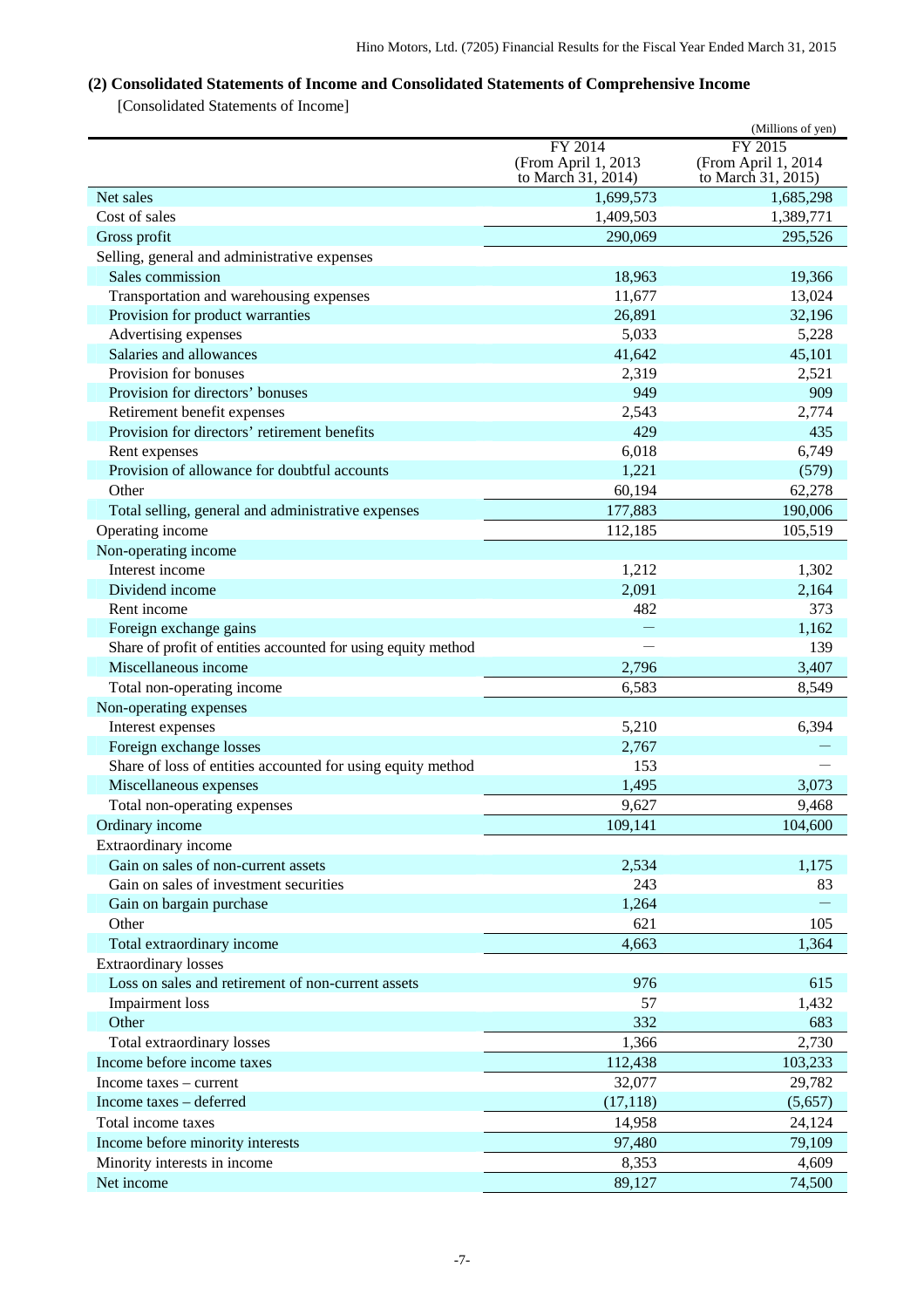[Consolidated Statements of Comprehensive Income]

|                                                                                      |                                                      | (Millions of yen)                                     |
|--------------------------------------------------------------------------------------|------------------------------------------------------|-------------------------------------------------------|
|                                                                                      | FY 2014<br>(From April 1, 2013<br>to March 31, 2014) | FY 2015<br>(From April 1, 2014)<br>to March 31, 2015) |
| Income before minority interests                                                     | 97,480                                               | 79,109                                                |
| Other comprehensive income                                                           |                                                      |                                                       |
| Valuation difference on available-for-sale securities                                | 7,892                                                | 13,952                                                |
| Deferred gains or losses on hedges                                                   | 82                                                   | 55                                                    |
| Revaluation reserve for land                                                         |                                                      | 300                                                   |
| Foreign currency translation adjustment                                              | 1,519                                                | 9,867                                                 |
| Remeasurements of defined benefit plans                                              |                                                      | 2,415                                                 |
| Share of other comprehensive income of entities<br>accounted for using equity method | 1,693                                                | 2,941                                                 |
| Total other comprehensive income                                                     | 11,187                                               | 29,532                                                |
| Comprehensive income                                                                 | 108,667                                              | 108,642                                               |
| (Comprehensive income attributable to)                                               |                                                      |                                                       |
| Comprehensive income attributable to owners of<br>parent                             | 99,130                                               | 100,605                                               |
| Comprehensive income attributable to minority<br>interests                           | 9,537                                                | 8,036                                                 |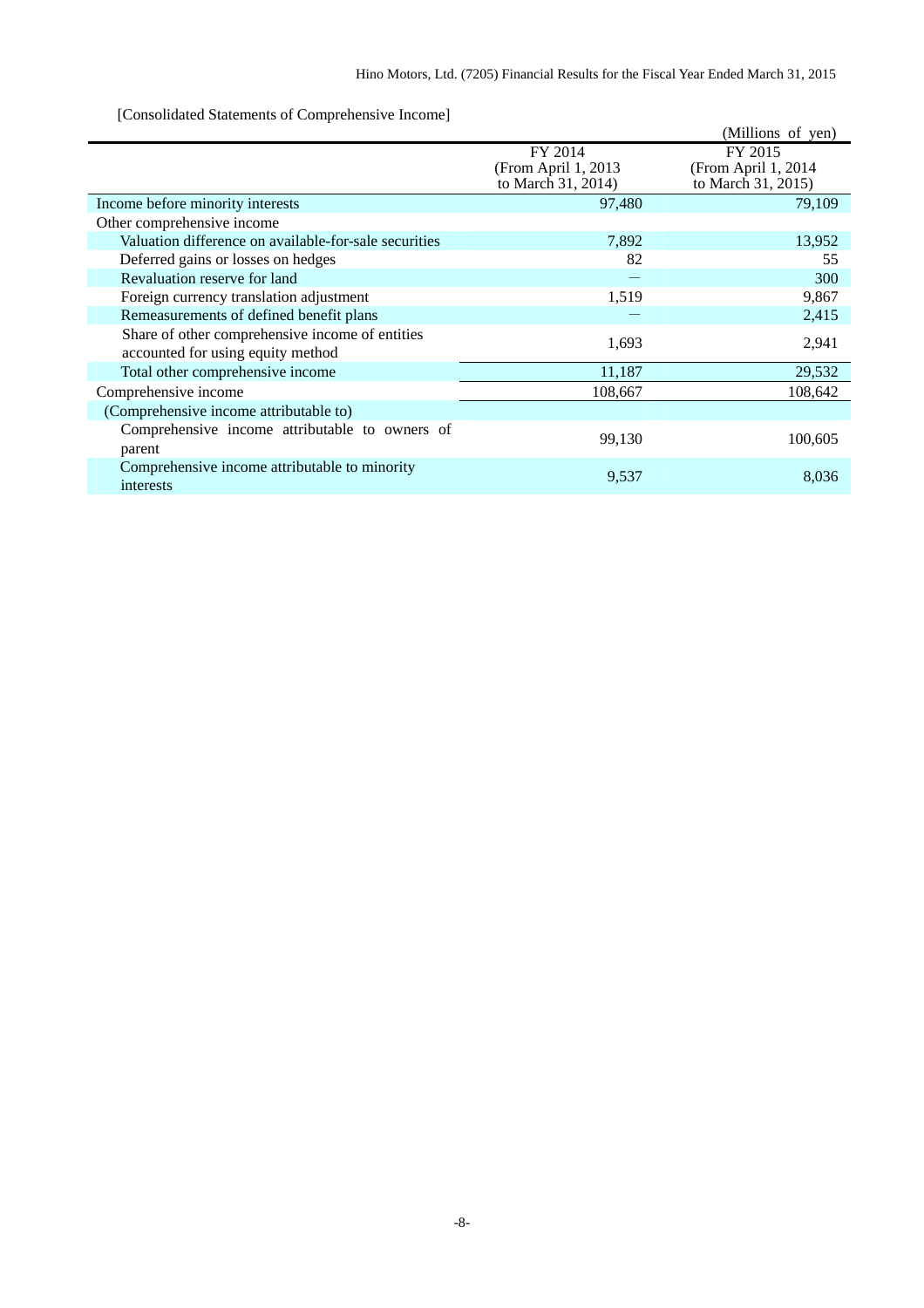## <span id="page-10-0"></span>**(3) Consolidated Statements of Changes in Net Assets**

Previous Fiscal Year (From April 1, 2013 to March 31, 2014)

| (Millions of yen)                                       |                          |                 |                      |                 |                                  |                                                                |                                       |  |
|---------------------------------------------------------|--------------------------|-----------------|----------------------|-----------------|----------------------------------|----------------------------------------------------------------|---------------------------------------|--|
|                                                         |                          |                 | Shareholders' equity |                 |                                  |                                                                | Accumulated other comprehensive       |  |
|                                                         |                          |                 |                      |                 |                                  |                                                                | income                                |  |
|                                                         | Capital stock            | Capital surplus | Retained<br>earnings | Treasury shares | Total<br>shareholders'<br>equity | Valuation<br>difference on<br>available-for-sale<br>securities | Deferred gains or<br>losses on hedges |  |
| Balance at the beginning of the period                  | 72,717                   | 64,557          | 106,786              | (1,118)         | 242,943                          | 25,755                                                         | (158)                                 |  |
| Cumulative effects of changes in<br>accounting policies |                          |                 |                      |                 | $\overline{\phantom{m}}$         |                                                                |                                       |  |
| <b>Restated balance</b>                                 | 72,717                   | 64,557          | 106,786              | (1,118)         | 242,943                          | 25,755                                                         | (158)                                 |  |
| Changes of items during period                          |                          |                 |                      |                 |                                  |                                                                |                                       |  |
| Dividends of surplus                                    |                          |                 | (18, 873)            |                 | (18, 873)                        |                                                                |                                       |  |
| Net income                                              |                          |                 | 89.127               |                 | 89.127                           |                                                                |                                       |  |
| Purchase of treasury shares                             |                          |                 |                      | (59)            | (59)                             |                                                                |                                       |  |
| Disposal of treasury shares                             |                          | 277             |                      | 426             | 703                              |                                                                |                                       |  |
| Purchase of shares of consolidated<br>subsidiaries      |                          |                 |                      |                 |                                  |                                                                |                                       |  |
| Net changes of items other than<br>shareholders' equity |                          |                 |                      |                 |                                  | 8,799                                                          | 82                                    |  |
| Total changes of items during period                    | $\overline{\phantom{0}}$ | 277             | 70,253               | 366             | 70,897                           | 8,799                                                          | 82                                    |  |
| Balance at the end of the period                        | 72,717                   | 64.835          | 177,040              | (751)           | 313,841                          | 34,554                                                         | (76)                                  |  |

|                                                         | Accumulated other comprehensive income |                                               |                                               |                                                          |                                  |                       |                  |
|---------------------------------------------------------|----------------------------------------|-----------------------------------------------|-----------------------------------------------|----------------------------------------------------------|----------------------------------|-----------------------|------------------|
|                                                         | Revaluation<br>reserve for land        | Foreign currency<br>translation<br>adjustment | Remeasurements<br>of defined<br>benefit plans | Total<br>accumulated<br>other<br>comprehensive<br>income | Subscription<br>rights to shares | Minority<br>interests | Total net assets |
| Balance at the beginning of the period                  | 1,927                                  | (5, 721)                                      | —                                             | 21,802                                                   | 342                              | 33.843                | 298,932          |
| Cumulative effects of changes in<br>accounting policies |                                        |                                               |                                               |                                                          |                                  |                       |                  |
| <b>Restated balance</b>                                 | 1,927                                  | (5,721)                                       | —                                             | 21,802                                                   | 342                              | 33,843                | 298,932          |
| Changes of items during period                          |                                        |                                               |                                               |                                                          |                                  |                       |                  |
| Dividends of surplus                                    |                                        |                                               |                                               |                                                          |                                  |                       | (18, 873)        |
| Net income                                              |                                        |                                               |                                               |                                                          |                                  |                       | 89,127           |
| Purchase of treasury shares                             |                                        |                                               |                                               |                                                          |                                  |                       | (59)             |
| Disposal of treasury shares                             |                                        |                                               |                                               |                                                          |                                  |                       | 703              |
| Purchase of shares of consolidated<br>subsidiaries      |                                        |                                               |                                               |                                                          |                                  |                       |                  |
| Net changes of items other than<br>shareholders' equity | $\overline{\phantom{0}}$               | 1,120                                         | (5,582)                                       | 4,420                                                    | (129)                            | 5,469                 | 9,759            |
| Total changes of items during period                    | $\overline{\phantom{0}}$               | 1,120                                         | (5,582)                                       | 4,420                                                    | (129)                            | 5,469                 | 80,657           |
| Balance at the end of the period                        | 1,927                                  | (4,600)                                       | (5,582)                                       | 26,223                                                   | 212                              | 39,312                | 379,589          |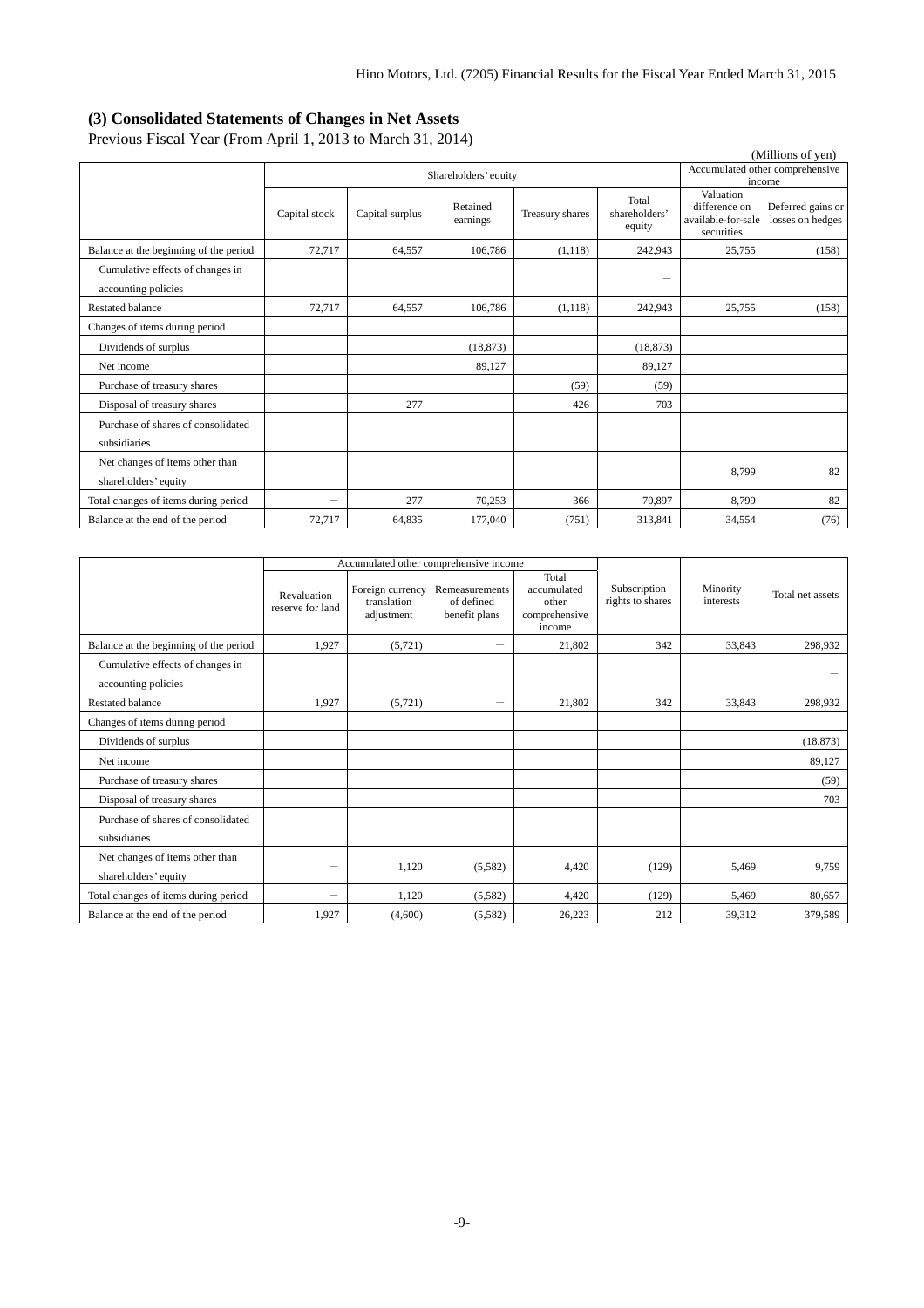| (Millions of yen)                                       |               |                      |                      |                 |                                  |                                                   |                                       |
|---------------------------------------------------------|---------------|----------------------|----------------------|-----------------|----------------------------------|---------------------------------------------------|---------------------------------------|
|                                                         |               | Shareholders' equity |                      |                 |                                  |                                                   | Accumulated other comprehensive       |
|                                                         |               |                      |                      |                 |                                  | Valuation                                         | income                                |
|                                                         | Capital stock | Capital surplus      | Retained<br>earnings | Treasury shares | Total<br>shareholders'<br>equity | difference on<br>available-for-sale<br>securities | Deferred gains or<br>losses on hedges |
| Balance at the beginning of the period                  | 72,717        | 64,835               | 177,040              | (751)           | 313,841                          | 34,554                                            | (76)                                  |
| Cumulative effects of changes in<br>accounting policies |               |                      | (819)                |                 | (819)                            |                                                   |                                       |
| <b>Restated balance</b>                                 | 72.717        | 64.835               | 176,221              | (751)           | 313,022                          | 34.554                                            | (76)                                  |
| Changes of items during period                          |               |                      |                      |                 |                                  |                                                   |                                       |
| Dividends of surplus                                    |               |                      | (21,766)             |                 | (21,766)                         |                                                   |                                       |
| Net income                                              |               |                      | 74,500               |                 | 74,500                           |                                                   |                                       |
| Purchase of treasury shares                             |               |                      |                      | (4)             | (4)                              |                                                   |                                       |
| Disposal of treasury shares                             |               | 140                  |                      | 238             | 379                              |                                                   |                                       |
| Purchase of shares of consolidated<br>subsidiaries      |               | 323                  |                      |                 | 323                              |                                                   |                                       |
| Net changes of items other than<br>shareholders' equity |               |                      |                      |                 |                                  | 16,494                                            | 55                                    |
| Total changes of items during period                    |               | 463                  | 52,734               | 233             | 53.431                           | 16.494                                            | 55                                    |
| Balance at the end of the period                        | 72,717        | 65,299               | 228,955              | (517)           | 366,454                          | 51,049                                            | (20)                                  |

## Current Fiscal Year (From April 1, 2014 to March 31, 2015)

|                                                         |                                 | Accumulated other comprehensive income        |                                               |                                                          |                                  |                       |                  |
|---------------------------------------------------------|---------------------------------|-----------------------------------------------|-----------------------------------------------|----------------------------------------------------------|----------------------------------|-----------------------|------------------|
|                                                         | Revaluation<br>reserve for land | Foreign currency<br>translation<br>adjustment | Remeasurements<br>of defined<br>benefit plans | Total<br>accumulated<br>other<br>comprehensive<br>income | Subscription<br>rights to shares | Minority<br>interests | Total net assets |
| Balance at the beginning of the period                  | 1.927                           | (4,600)                                       | (5,582)                                       | 26,223                                                   | 212                              | 39.312                | 379,589          |
| Cumulative effects of changes in<br>accounting policies |                                 |                                               |                                               |                                                          |                                  |                       | (819)            |
| Restated balance                                        | 1,927                           | (4,600)                                       | (5,582)                                       | 26,223                                                   | 212                              | 39.312                | 378,770          |
| Changes of items during period                          |                                 |                                               |                                               |                                                          |                                  |                       |                  |
| Dividends of surplus                                    |                                 |                                               |                                               |                                                          |                                  |                       | (21,766)         |
| Net income                                              |                                 |                                               |                                               |                                                          |                                  |                       | 74,500           |
| Purchase of treasury shares                             |                                 |                                               |                                               |                                                          |                                  |                       | (4)              |
| Disposal of treasury shares                             |                                 |                                               |                                               |                                                          |                                  |                       | 379              |
| Purchase of shares of consolidated<br>subsidiaries      |                                 |                                               |                                               |                                                          |                                  |                       | 323              |
| Net changes of items other than<br>shareholders' equity | 260                             | 6,964                                         | 2,330                                         | 26,104                                                   | (83)                             | 7,146                 | 33,167           |
| Total changes of items during period                    | 260                             | 6.964                                         | 2,330                                         | 26.104                                                   | (83)                             | 7.146                 | 86,599           |
| Balance at the end of the period                        | 2,187                           | 2,364                                         | (3,252)                                       | 52,328                                                   | 128                              | 46,459                | 465,370          |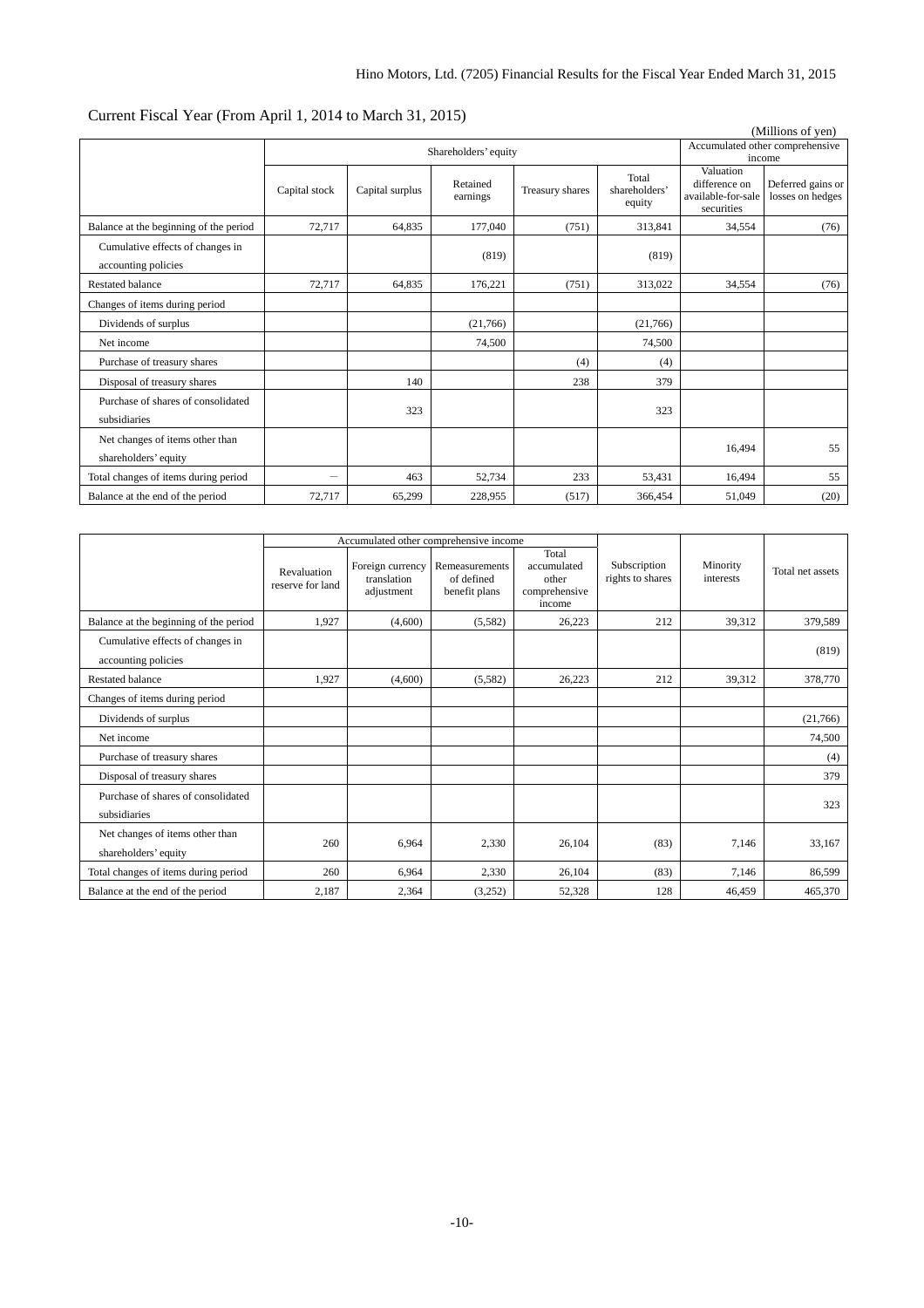## <span id="page-12-0"></span>**(4) Consolidated Statements of Cash Flows**

| сонвонаакса ваакснісная ог                                              |                                                      | (Millions of yen)                                    |
|-------------------------------------------------------------------------|------------------------------------------------------|------------------------------------------------------|
|                                                                         | FY 2014<br>(From April 1, 2013<br>to March 31, 2014) | FY 2015<br>(From April 1, 2014<br>to March 31, 2015) |
| Cash flows from operating activities                                    |                                                      |                                                      |
| Income before income taxes                                              | 112,438                                              | 103,233                                              |
| Depreciation                                                            | 44,520                                               | 43,957                                               |
| Impairment loss                                                         | 57                                                   | 1,432                                                |
| Increase (decrease) in allowance for doubtful accounts                  | (363)                                                | (758)                                                |
| Gain on bargain purchase                                                | (1,264)                                              |                                                      |
| Increase (decrease) in provision for product<br>warranties              | 1,730                                                | 5,305                                                |
| Increase (decrease) in provision for retirement<br>benefits             | (53,048)                                             |                                                      |
| Increase (decrease) in net defined benefit liability                    | 60,680                                               | (2,352)                                              |
| Interest and dividend income                                            | (3,304)                                              | (3, 467)                                             |
| Interest expenses                                                       | 5,210                                                | 6,394                                                |
| Foreign exchange losses (gains)                                         | (23)                                                 | (50)                                                 |
| Share of (profit) loss of entities accounted for using<br>equity method | 153                                                  | (139)                                                |
| Loss (gain) on sales of investment securities                           | (243)                                                | (83)                                                 |
| Loss (gain) on sales and retirement of non-current<br>assets            | (1,557)                                              | (559)                                                |
| Decrease (increase) in notes and accounts receivable -<br>trade         | (8, 834)                                             | (4,278)                                              |
| Decrease (increase) in inventories                                      | (4,875)                                              | (38,799)                                             |
| Increase (decrease) in notes and accounts payable -                     |                                                      |                                                      |
| trade                                                                   | 15,367                                               | 9,248                                                |
| Other, net                                                              | (5,622)                                              | 2,057                                                |
| Subtotal                                                                | 161,022                                              | 121,140                                              |
| Interest and dividend income received                                   | 3,452                                                | 3,638                                                |
| Interest expenses paid                                                  | (5,322)                                              | (6,620)                                              |
| Income taxes (paid) refund                                              | (16,211)                                             | (40, 401)                                            |
| Cash flows from operating activities                                    | 142,941                                              | 77,756                                               |
| Cash flows from investing activities                                    |                                                      |                                                      |
| Payments into time deposits                                             | (219)                                                | (789)                                                |
| Proceeds from withdrawal of time deposits                               | 1,622                                                | 473                                                  |
| Purchase of property, plant and equipment                               | (57,989)                                             | (67, 671)                                            |
| Proceeds from sales of property, plant and equipment                    | 4,059                                                | 2,205                                                |
| Purchase of intangible assets                                           | (7,761)                                              | (8, 421)                                             |
| Purchase of investment securities                                       | (950)                                                | (56)                                                 |
| Proceeds from sales of investment securities                            | 668                                                  | 205                                                  |
| Purchase of shares of subsidiaries and associates                       | (138)                                                |                                                      |
| Payments for investments in capital of subsidiaries<br>and associates   |                                                      | (1,922)                                              |
| Payments of long-term loans receivable                                  | (402)                                                | (336)                                                |
| Collection of long-term loans receivable                                | 337                                                  | 311                                                  |
| Other, net                                                              | (1,038)                                              | 989                                                  |
| Cash flows from investing activities                                    | (61, 812)                                            | (75, 011)                                            |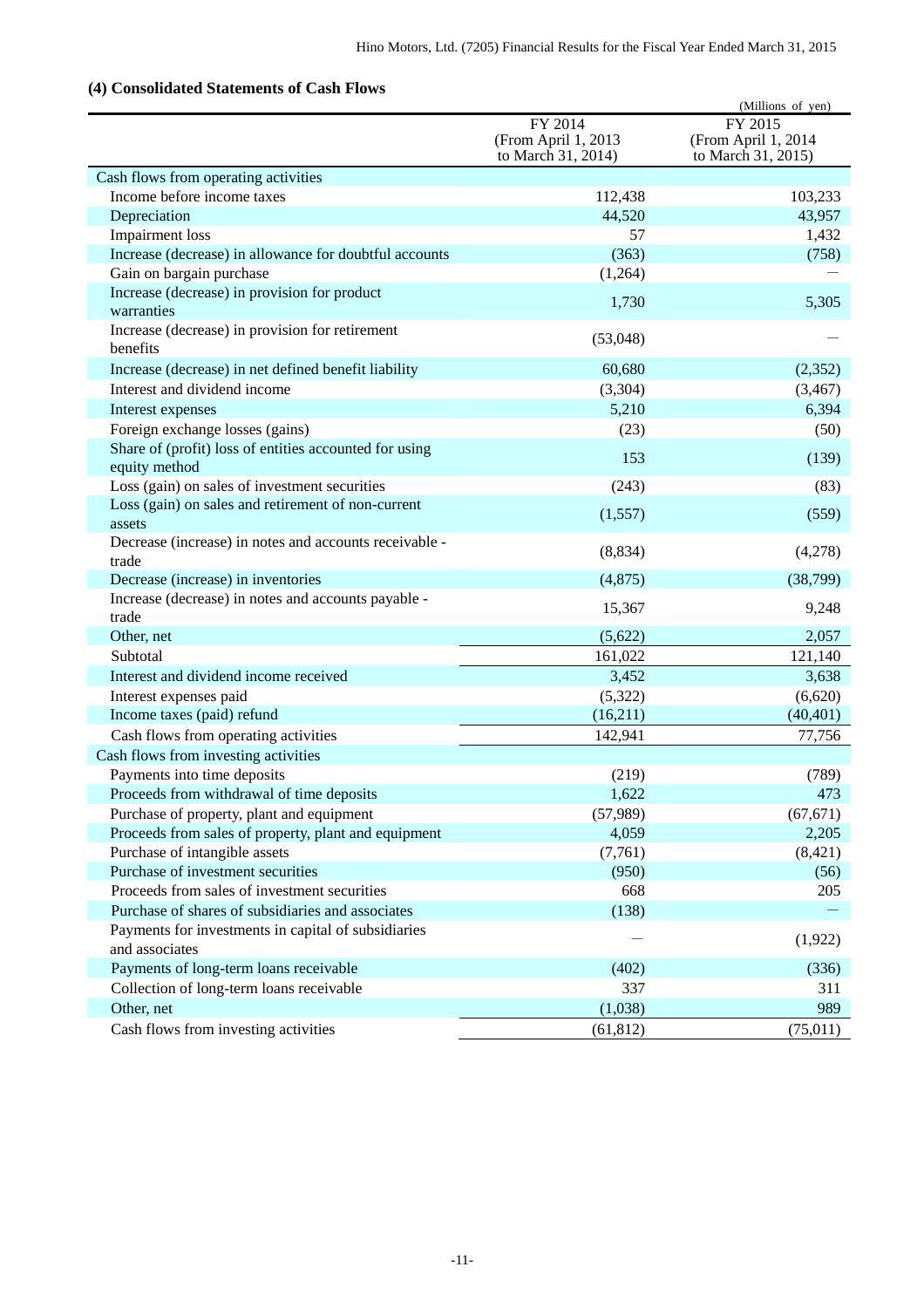|                                                          |                      | (Millions of yen)   |
|----------------------------------------------------------|----------------------|---------------------|
|                                                          | FY 2014              | FY 2015             |
|                                                          | (From April 1, 2013) | (From April 1, 2014 |
|                                                          | to March 31, 2014)   | to March 31, 2015)  |
| Cash flows from financing activities                     |                      |                     |
| Net increase (decrease) in short-term loans payable      | (16, 159)            | 3,368               |
| Proceeds from long-term loans payable                    | 7,778                | 12,149              |
| Repayments of long-term loans payable                    | (20,570)             | (19, 146)           |
| Proceeds from share issuance to minority shareholders    |                      | 2,344               |
| Cash dividends paid                                      | (18, 873)            | (21,766)            |
| Other, net                                               | (1,886)              | (3,118)             |
| Cash flows from financing activities                     | (49, 711)            | (26, 168)           |
| Effect of exchange rate change on cash and cash          | 549                  | 1,470               |
| equivalents                                              |                      |                     |
| Net increase (decrease) in cash and cash equivalents     | 31,966               | (21, 953)           |
| Cash and cash equivalents at the beginning of the period | 25,545               | 57,512              |
| Cash and cash equivalents at the end of the period       | 57,512               | 35,558              |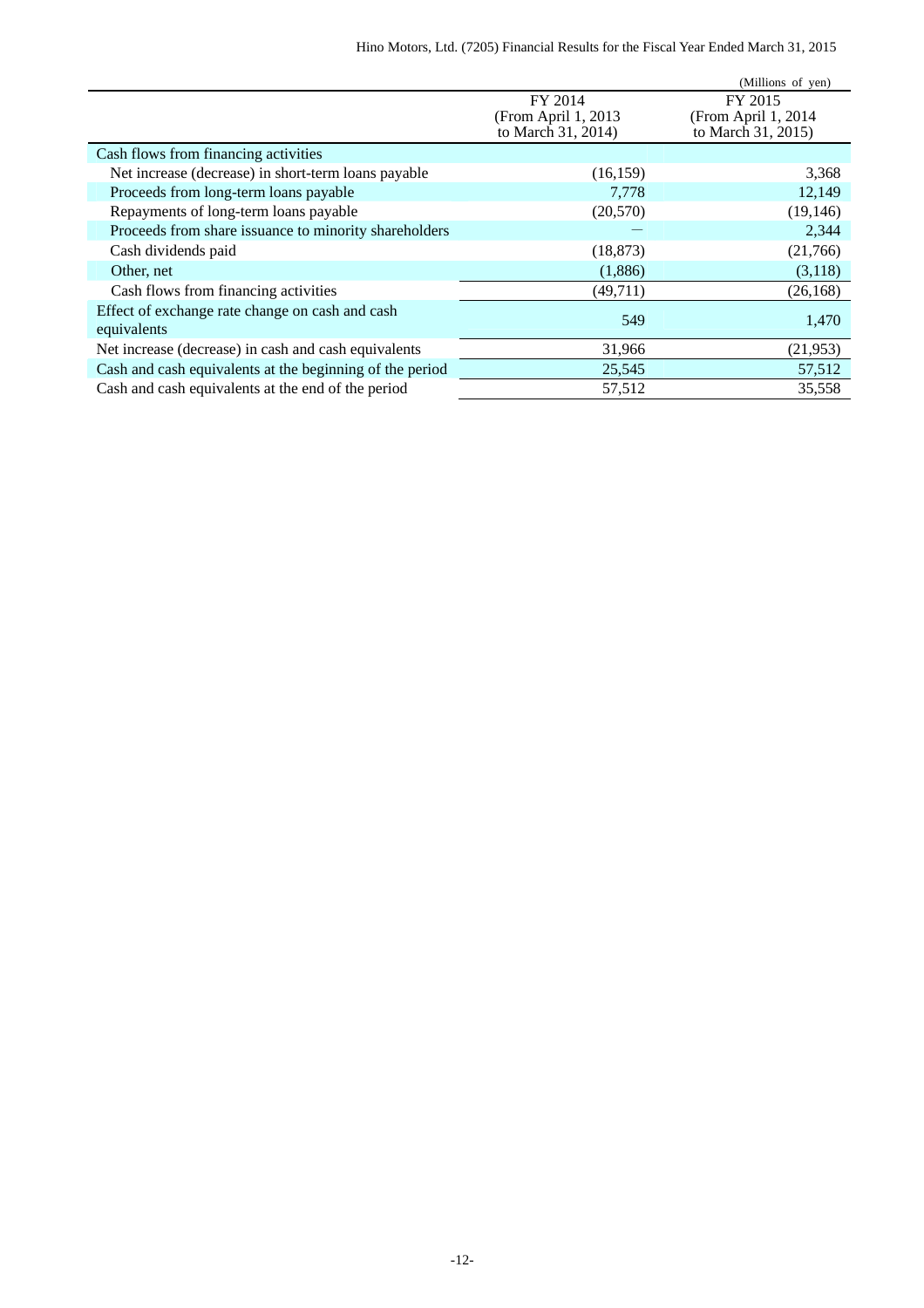## <span id="page-14-0"></span>**(5) Notes on Going Concern Assumption**

There is no related information.

## <span id="page-14-1"></span>**(6) Changes in Accounting Policies, Accounting Estimates and Restatements**

#### **(Changes in Accounting Policies)**

(Application of Accounting Standard for Retirement Benefits and related guidance)

"Accounting Standard for Retirement Benefits" (Accounting Standards Board of Japan (ASBJ) Statement No. 26, May 17, 2012. Referred to as "Accounting Standard") and "Guidance on Accounting Standard for Retirement Benefits" (ASBJ Guidance No. 25, May 17, 2012. Referred to as "Guidance") were applied from the current consolidated accounting period, regarding Paragraph 35 of the Accounting Standard and Paragraph 67 of the Guidance, to review its calculation methods for the projected retirement benefit obligation and service cost, alter the method for attributing the expected benefit to periods of service from a straight-line basis to a benefit formula basis, and change the discount rate determination method from the one in which the period of bonds that are the base for determining discount rate is specified with reference to the approximate number of years of the average remaining years of service to the one that uses a single weighted average discount rate, which reflects the period until the scheduled payment date and the amount for each period.

As for the application of the Accounting Standard and the Guidance, the effect of the change of the projected retirement benefit obligation and the service cost calculation method were reflected in retained earnings at the beginning of the current consolidated accounting period, in accordance with the transitional treatment stipulated in Paragraph 37 of the Accounting Standard.

As a result, net defined benefit liability increased by ¥1,292 million and retained earnings decreased by ¥819 million at the beginning of the current consolidated accounting period. The effect of these changes on the operating income, ordinary income, and income before income taxes for the current term is considered to be immaterial.

(Application of Accounting Standard for Business Combinations and related matters)

As "Accounting Standard for Business Combinations" (ASBJ Statement No. 21), "Accounting Standard for Consolidated Financial Statements" (ASBJ Statement No. 22), "Accounting Standard for Business Divestitures" (ASBJ Statement No. 7) and other related standards and implementation guidance were revised on September 13, 2013, and became applicable from fiscal years beginning on or after April 1, 2014. We applied these accounting standards and implementation guidance from the current consolidated accounting period (excluding Paragraph 39 of Accounting Standard for Consolidated Financial Statements), and adopted the method of posting the difference in equity change of our company with respect to the subsidiaries that are still under control as capital surplus and posting acquisition-related costs as the expenditures for the consolidated accounting year. As for the business combination conducted at the beginning on or after April 1, 2014, we adopted the method of reflecting the revision to the acquisition cost allocation due to the tentative accounting settlement in the quarterly consolidated financial statement for the quarter including the date of business combination.

The application of Accounting Standard for Business Combinations and related matters were applied in accordance with the transitional handling specified in Paragraph 58-2(4) of Accounting Standard for Business Combinations, Paragraph 44-5(4) of Accounting Standard for Consolidated Financial Statements, and Paragraph 57-4(4) of Accounting Standard for Business Divestitures, and we started applying these accounting standards at the beginning of the current consolidated accounting period.

As a result, income before income taxes decreased by ¥323 million while capital surplus increased by ¥323 million, in the current consolidated accounting period.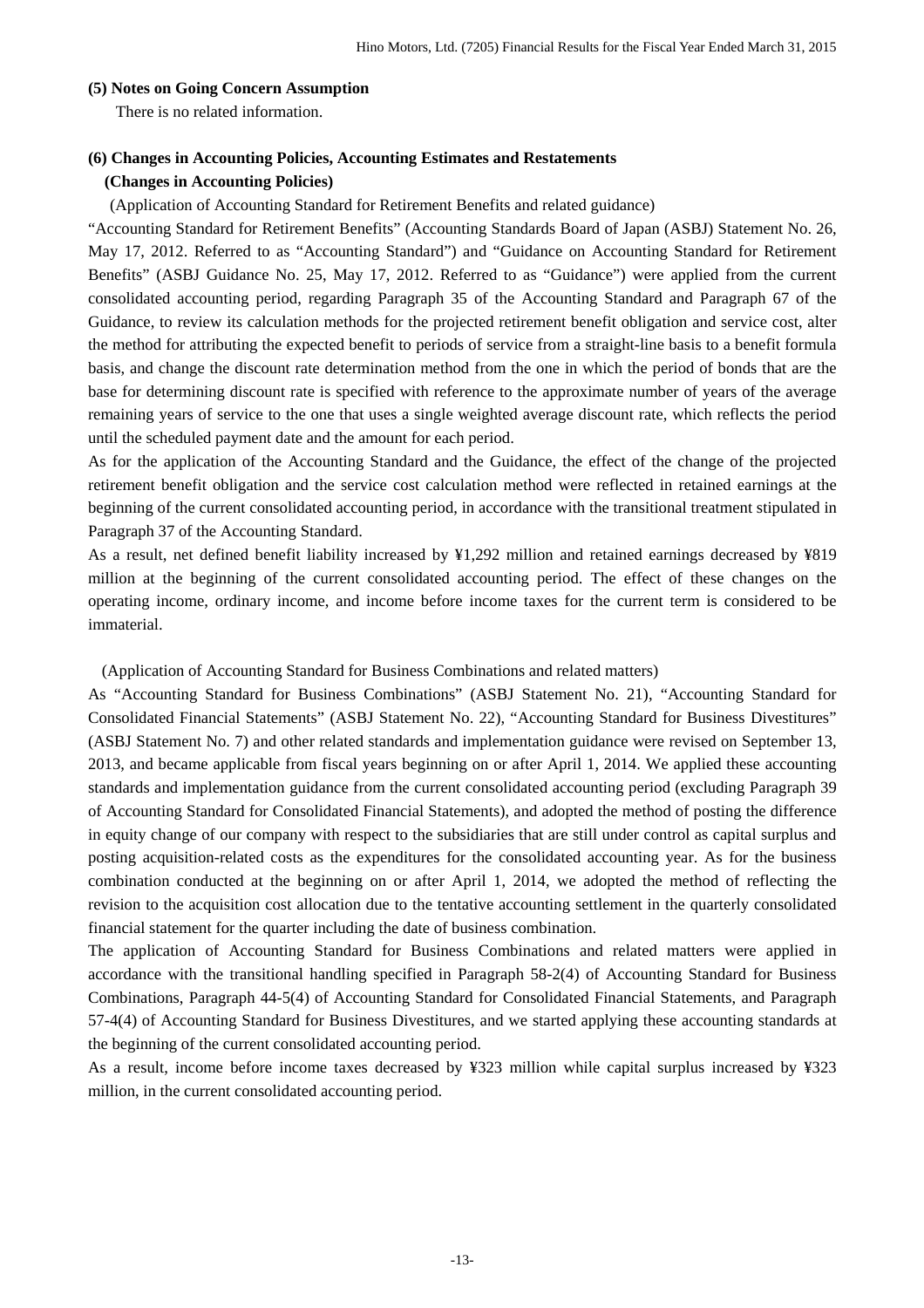## <span id="page-15-1"></span><span id="page-15-0"></span>**(7) Notes to Consolidated Financial Statements (Segment Information)**

#### 1. Overview of Report Segment

The reporting segment for our company can acquire separate financial information for individual components of our company, and is the target of periodic evaluations so that the board of directors can determine allocation of management resources and evaluate results.

The main business of our company is production and sales of trucks and buses, as well as production on commission for Toyota Motor Corporation and other services such as development and planning of related products. Domestic and overseas areas are covered by our company and domestic subsidiaries or local overseas subsidiaries respectively, with strategies created for each market for the services and products handled.

Therefore, our company production and sales structure is composed of separate regional segments, with these segments reported as "Japan" and "Asia".

2. Information on Amounts for Sales, Earnings, Losses, Assets and Other Categories for Each Reporting Segment

| Trevious Tisear Tear (Troll April 1, 2015 to March 91, 2014) |           |                       |           |            |           |            | $(1$ viniuons of $y$ cii)<br>Consolidated |
|--------------------------------------------------------------|-----------|-----------------------|-----------|------------|-----------|------------|-------------------------------------------|
|                                                              |           | <b>Report Segment</b> |           |            |           | Adjusted   | financial                                 |
|                                                              | Japan     | Asia                  | Total     | Other $*1$ | Total     | Amount*2   | statements                                |
|                                                              |           |                       |           |            |           |            | amount *3                                 |
| <b>Net Sales</b>                                             |           |                       |           |            |           |            |                                           |
| Sales to External                                            | 1,083,737 | 443,668               | 1,527,406 | 172,166    | 1,699,573 |            | 1,699,573                                 |
| Customers                                                    |           |                       |           |            |           |            |                                           |
| <b>Inter-Segment Sales</b>                                   |           |                       |           |            |           |            |                                           |
| and Transfers                                                | 278,627   | 2,951                 | 281,579   | 838        | 282,418   | (282, 418) |                                           |
| Total                                                        | 1,362,365 | 446,620               | 1,808,985 | 173,005    | 1,981,991 | (282, 418) | 1,699,573                                 |
| <b>Segment Earnings</b>                                      | 83,070    | 23,103                | 106,174   | 10,309     | 116,483   | (4,297)    | 112,185                                   |
| <b>Segment Assets</b>                                        | 729,407   | 249,510               | 978,917   | 94,363     | 1,073,281 | (63, 865)  | 1,009,416                                 |
| Other Categories                                             |           |                       |           |            |           |            |                                           |
| Depreciation and                                             |           |                       |           |            |           |            |                                           |
| amortization                                                 | 36,782    | 5,596                 | 42,379    | 2,141      | 44,520    |            | 44,520                                    |
| Investment in Equity                                         |           |                       |           |            |           |            |                                           |
| Method Affiliates                                            | 12,697    | 1,331                 | 14,028    | 159        | 14,188    |            | 14,188                                    |
| Increase in Tangible                                         |           |                       |           |            |           |            |                                           |
| and Intangible Fixed                                         | 48,044    | 24,680                | 72,725    | 1,239      | 73,965    |            | 73,965                                    |
| Assets                                                       |           |                       |           |            |           |            |                                           |

Previous Fiscal Year (From April 1, 2013 to March 31, 2014) (Millions of yen)

\*1 The "other" section is business segments not included in the reporting segments, including North America and Oceania.

\*2 The adjusted amount is as listed below.

(1) The adjusted amount of segment earnings of ¥(4,297) million includes adjustments for eliminated accounts and inventory assets in inter-segment.

(2) The adjusted amount of segment assets of ¥(63,865) million includes elimination of debts and credits and inventory assets in inter-segment.

\*3 Segment earnings are adjusted with operating income from the consolidated statement of income.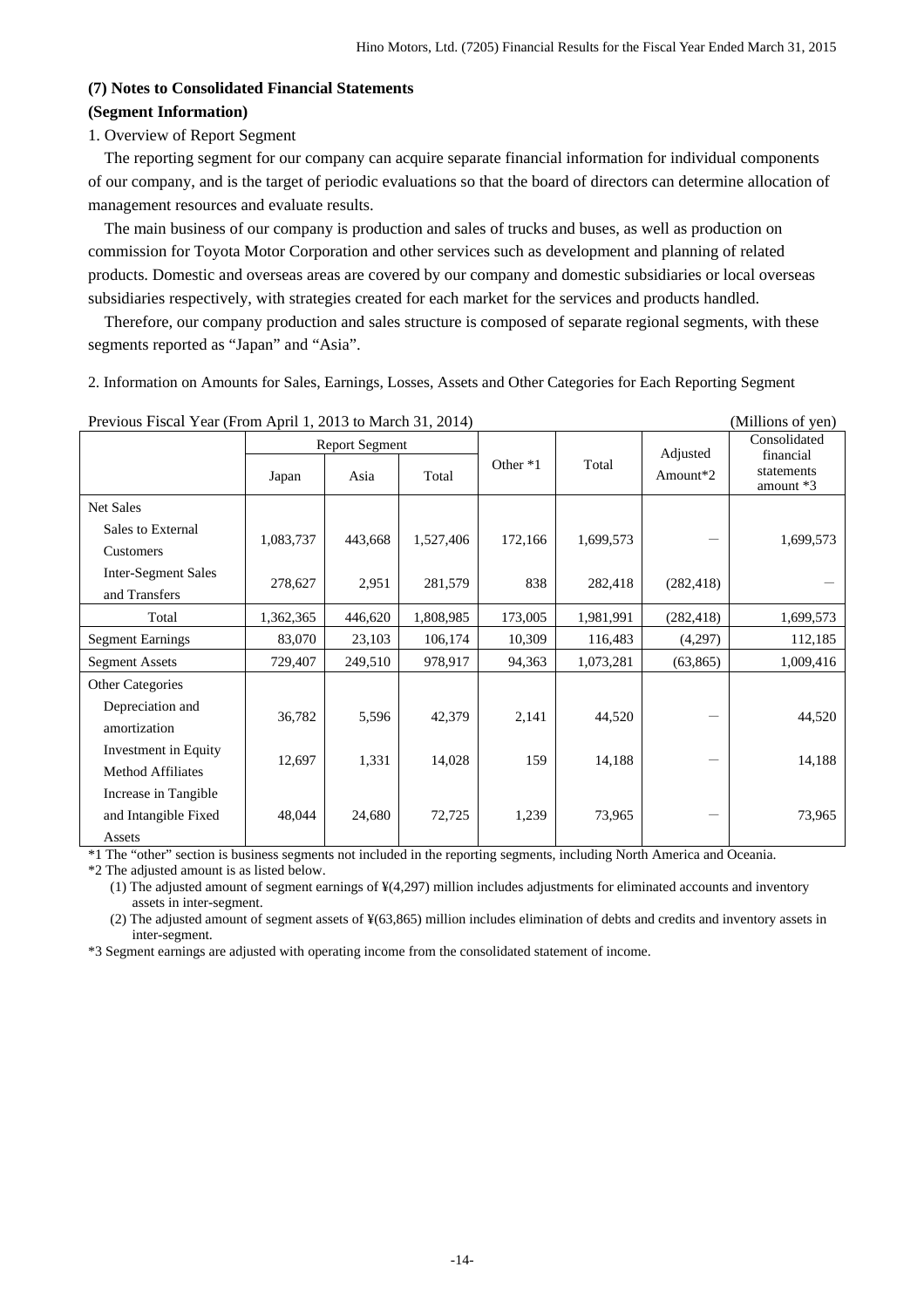| Current Fiscal Year (From April 1, 2014 to March 31, 2015) |           |                               |           |          |           |                                  | (Millions of yen)                                    |
|------------------------------------------------------------|-----------|-------------------------------|-----------|----------|-----------|----------------------------------|------------------------------------------------------|
|                                                            | Japan     | <b>Report Segment</b><br>Asia | Total     | Other *1 | Total     | Adjusted<br>Amount <sup>*2</sup> | Consolidated<br>financial<br>statements<br>amount *3 |
| <b>Net Sales</b>                                           |           |                               |           |          |           |                                  |                                                      |
| Sales to External<br>Customers                             | 1,110,185 | 364,510                       | 1,474,696 | 210,601  | 1,685,298 |                                  | 1,685,298                                            |
| Inter-Segment Sales and<br>Transfers                       | 247,650   | 3,077                         | 250,728   | 1,230    | 251,958   | (251,958)                        |                                                      |
| Total                                                      | 1,357,835 | 367,588                       | 1,725,424 | 211,832  | 1,937,256 | (251,958)                        | 1,685,298                                            |
| <b>Segment Earnings</b>                                    | 77,915    | 15,326                        | 93,241    | 11,940   | 105,182   | 337                              | 105,519                                              |
| <b>Segment Assets</b>                                      | 794,940   | 270,108                       | 1,065,048 | 124,290  | 1,189,339 | (65, 142)                        | 1,124,196                                            |
| <b>Other Categories</b>                                    |           |                               |           |          |           |                                  |                                                      |
| Depreciation and<br>amortization                           | 35,647    | 6,732                         | 42,379    | 1,578    | 43,957    |                                  | 43,957                                               |
| Investment in Equity<br><b>Method Affiliates</b>           | 16,184    | 2,176                         | 18,360    | 190      | 18,551    |                                  | 18,551                                               |
| Increase in Tangible<br>and Intangible Fixed<br>Assets     | 52,136    | 21,489                        | 73,626    | 4,073    | 77,700    |                                  | 77,700                                               |

\*1 The "other" section is business segments not included in the reporting segments, including North America and Oceania.

\*2 The adjusted amount is as listed below.

(1) The adjusted amount of segment earnings of ¥337 million includes adjustments for eliminated accounts and inventory assets in inter-segment.

(2) The adjusted amount of segment assets of ¥(65,142) million includes elimination of debts and credits and inventory assets in inter-segment.

\*3 Segment earnings are adjusted with operating income from the consolidated statement of income.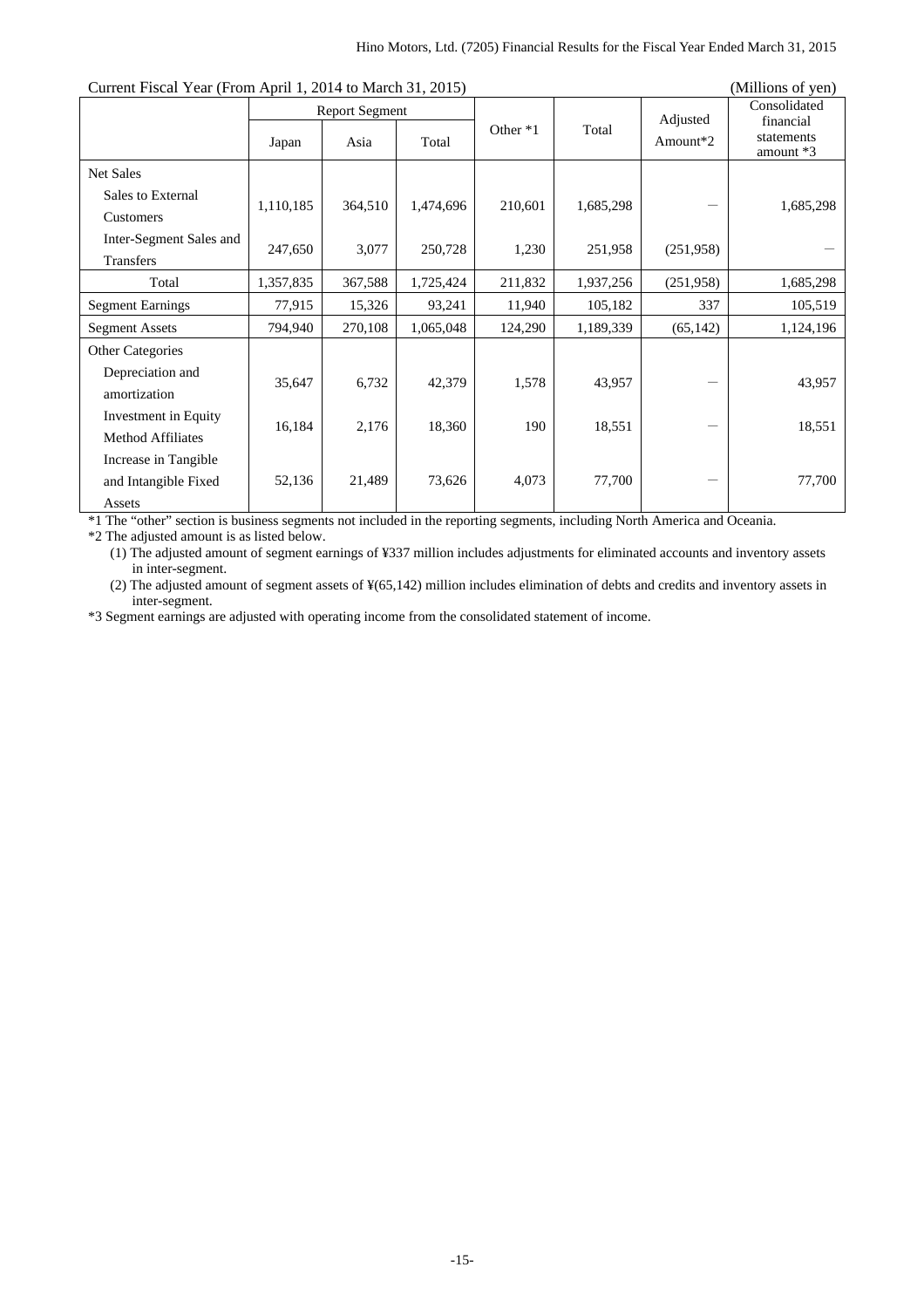#### **(Per Share Information)**

<span id="page-17-0"></span>

| FY 2014                                |            | FY 2015                                |            |  |  |
|----------------------------------------|------------|----------------------------------------|------------|--|--|
| (From April 1, 2013 to March 31, 2014) |            | (From April 1, 2014 to March 31, 2015) |            |  |  |
| Net assets per share                   | 593.94 yen | Net assets per share                   | 730.63 yen |  |  |
| Net income per share                   | 155.79 yen | Net income per share                   | 130.06 yen |  |  |
| Diluted net income per share           | 155.43 yen | Diluted net income per share           | 129.87 yen |  |  |

(Note) The base for calculating net income per share and diluted net income per share are as follows:

|                                                               | FY 2014                                | FY 2015                                |
|---------------------------------------------------------------|----------------------------------------|----------------------------------------|
|                                                               | (From April 1, 2013 to March 31, 2014) | (From April 1, 2014 to March 31, 2015) |
| Net income per share                                          |                                        |                                        |
| (Millions of yen)<br>Net income                               | 89,127                                 | 74,500                                 |
| Amount not attributable to common                             |                                        |                                        |
| shareholders                                                  |                                        |                                        |
| (Millions of yen)                                             |                                        |                                        |
| Net income associated with common shares<br>(Millions of yen) | 89,127                                 | 74,500                                 |
| Average number of common shares<br>(Shares)                   | 572,091,853                            | 572,832,762                            |
|                                                               |                                        |                                        |
| Diluted net income per share                                  |                                        |                                        |
| Current-term net profit adjustment                            |                                        |                                        |
| (Millions of yen)                                             |                                        |                                        |
| Increase in the number of common shares                       | 1,337,073                              | 833,436                                |
| (Shares)                                                      |                                        |                                        |
| Increase in the number of stock acquisition                   | 1,337,073                              | 833,436                                |
| rights                                                        |                                        |                                        |
| (Shares)                                                      |                                        |                                        |

## <span id="page-17-1"></span>**(Significant Subsequent Events)**

There is no related information.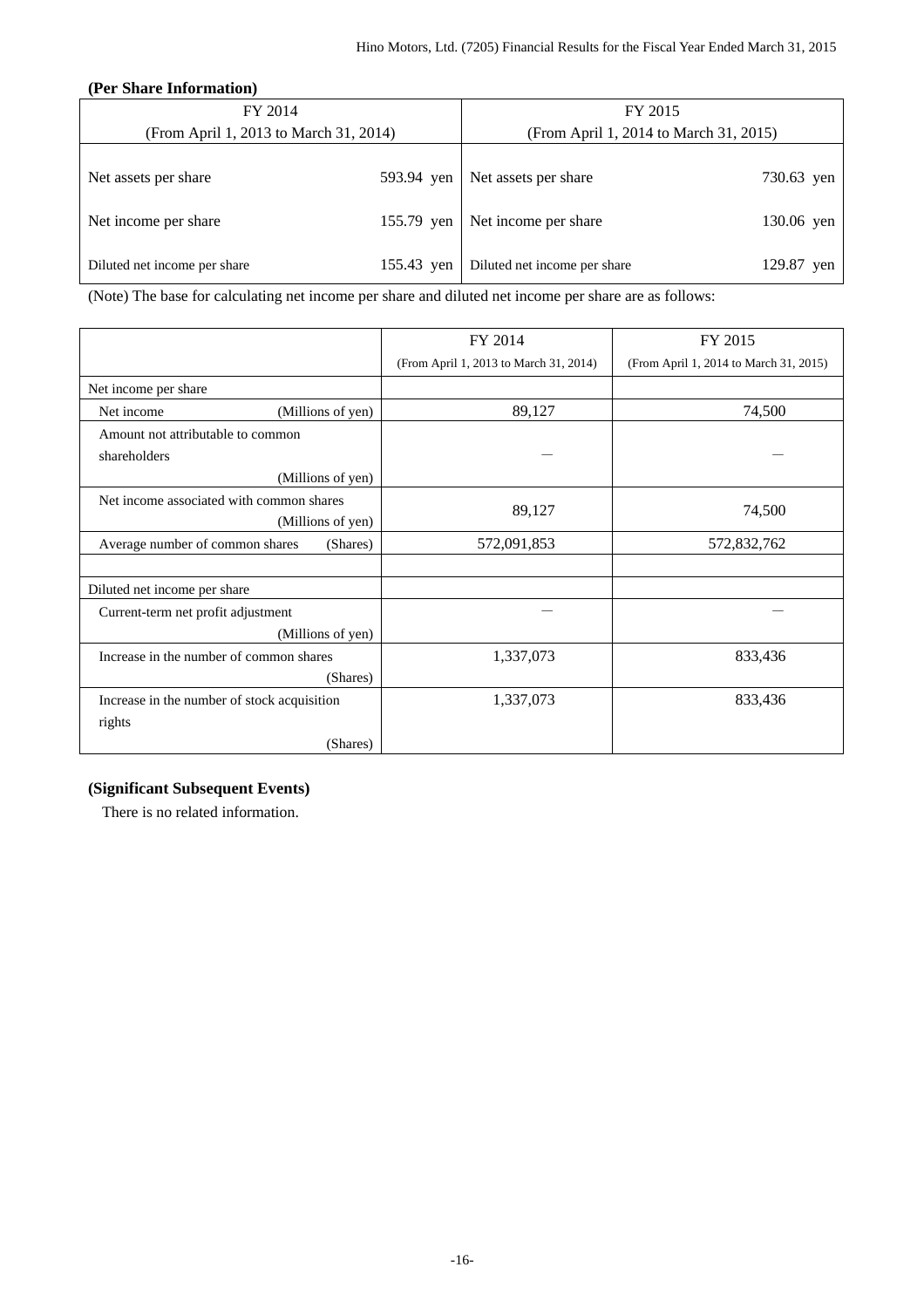# <span id="page-18-0"></span>**5. Non-Consolidated Financial Statements**

## <span id="page-18-1"></span>**(1) Non-Consolidated Balance Sheets**

|                                            |                        | (Millions of yen)      |
|--------------------------------------------|------------------------|------------------------|
|                                            | FY 2014                | FY 2015                |
|                                            | (As of March 31, 2014) | (As of March 31, 2015) |
| Assets                                     |                        |                        |
| <b>Current</b> assets                      |                        |                        |
| Cash and deposits                          | 4,230                  | 3,312                  |
| Notes receivable - trade                   | 1,772                  | 1,593                  |
| Accounts receivable - trade                | 182,207                | 199,713                |
| Merchandise and finished goods             | 28,391                 | 32,901                 |
| Work in process                            | 15,906                 | 18,155                 |
| Raw materials and supplies                 | 4,297                  | 4,939                  |
| Prepaid expenses                           | 351                    | 420                    |
| Deferred tax assets                        | 16,763                 | 19,046                 |
| Short-term loans receivable                | 77,739                 | 68,980                 |
| Other                                      | 15,799                 | 16,656                 |
| Allowance for doubtful accounts            | (2, 544)               | (2,000)                |
| Total current assets                       | 344,916                | 363,717                |
| Non-current assets                         |                        |                        |
| Property, plant and equipment              |                        |                        |
| Buildings, net                             | 40,438                 | 42,826                 |
| Structures, net                            | 6,872                  | 7,775                  |
| Machinery and equipment, net               | 39,238                 | 43,223                 |
| Vehicles, net                              | 1,995                  | 2,954                  |
| Tools, furniture and fixtures, net         | 5,618                  | 5,978                  |
| Land                                       | 34,738                 | 35,294                 |
| Leased assets, net                         | 510                    | 1,410                  |
| Construction in progress                   | 21,138                 | 14,876                 |
| Total property, plant and equipment        | 150,550                | 154,339                |
| Intangible assets                          |                        |                        |
| Software                                   | 15,463                 | 17,644                 |
| Right of using facilities                  | 498                    | 498                    |
| Total intangible assets                    | 15,962                 | 18,142                 |
| Investments and other assets               |                        |                        |
| Investment securities                      | 65,895                 | 83,238                 |
| Shares of subsidiaries and associates      | 55,134                 | 56,313                 |
| Investments in capital                     | 23                     | 23                     |
| Investments in capital of subsidiaries and |                        |                        |
| associates                                 | 3,834                  | 6,888                  |
| Long-term loans receivable                 | 1,483                  | 7,594                  |
| Long-term prepaid expenses                 | 1,015                  | 1,066                  |
| Other                                      | 2,628                  | 2,585                  |
| Allowance for doubtful accounts            | (2,806)                | (2,806)                |
| Allowance for investment loss              |                        | (1,057)                |
| Total investments and other assets         | 127,209                | 153,846                |
| Total non-current assets                   | 293,722                | 326,328                |
| Total assets                               | 638,638                | 690,046                |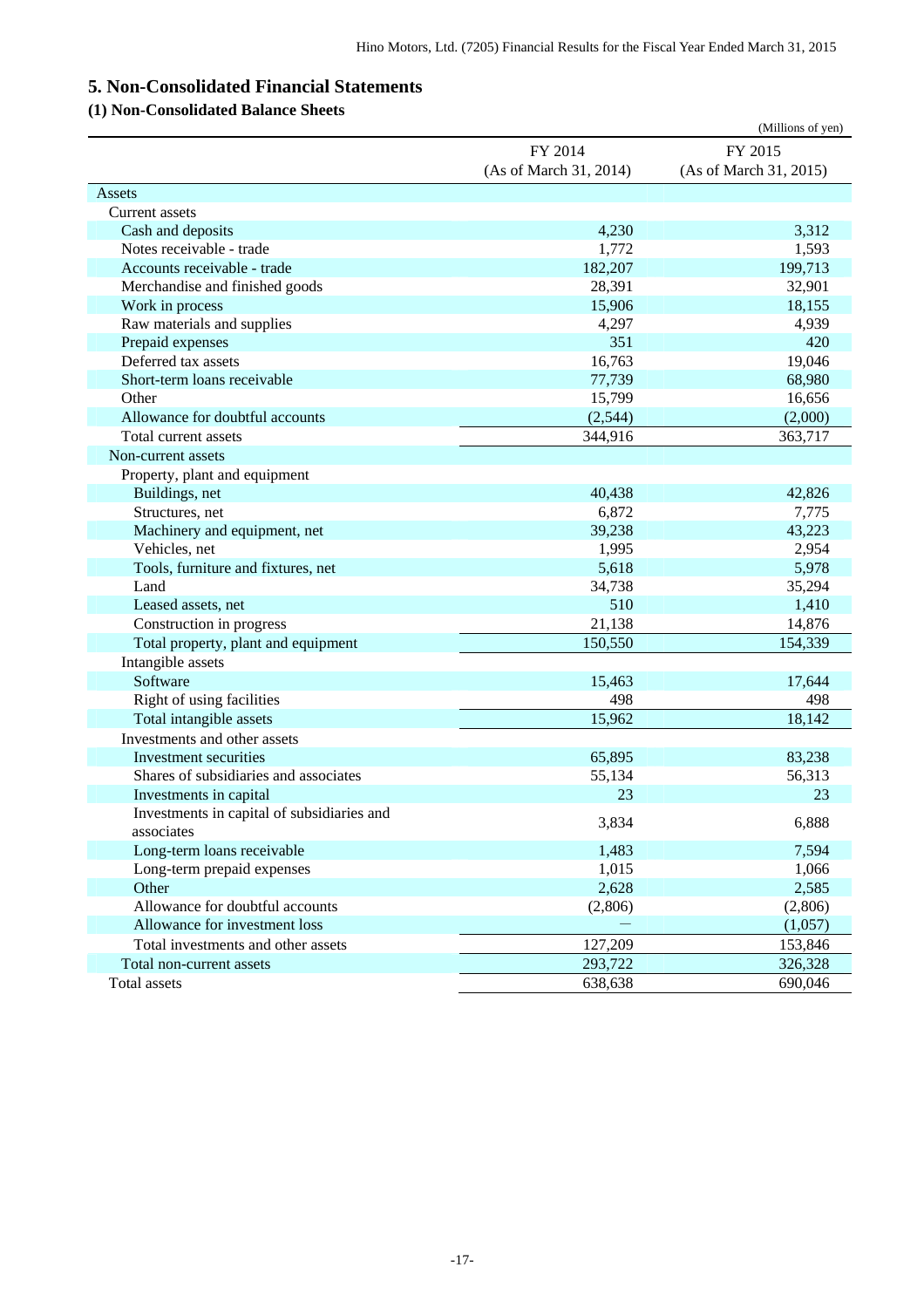|                                                                                     |                        | (Millions of yen)      |
|-------------------------------------------------------------------------------------|------------------------|------------------------|
|                                                                                     | FY 2014                | FY 2015                |
|                                                                                     | (As of March 31, 2014) | (As of March 31, 2015) |
| Liabilities                                                                         |                        |                        |
| <b>Current liabilities</b>                                                          |                        |                        |
| Notes payable - trade                                                               | 542                    | 554                    |
| Accounts payable - trade                                                            | 147,398                | 156,190                |
| Short-term loans payable                                                            | 16,523                 | 18,385                 |
| Current portion of long-term loans payable                                          | 15,000                 | $\boldsymbol{0}$       |
| Lease obligations                                                                   | 35                     | 225                    |
| Accounts payable - other                                                            | 18,770                 | 17,262                 |
| Accrued expenses                                                                    | 36,879                 | 40,111                 |
| Income taxes payable                                                                | 16,390                 | 9,517                  |
| Deposits received                                                                   | 20,375                 | 18,400                 |
| Provision for directors' bonuses                                                    | 386                    | 276                    |
| Provision for product warranties                                                    | 26,891                 | 32,196                 |
| Other                                                                               | 2,975                  | 792                    |
| Total current liabilities                                                           | 302,168                | 293,913                |
| Non-current liabilities                                                             |                        |                        |
| Long-term loans payable                                                             | 1                      | 3,819                  |
| Lease obligations                                                                   | 538                    | 1,310                  |
| Deferred tax liabilities                                                            | 4,190                  | 8,789                  |
| Provision for retirement benefits                                                   | 35,710                 | 36,419                 |
| Long-term accounts payable - other                                                  | 1,215                  | 1,211                  |
| Asset retirement obligations                                                        | 942                    | 945                    |
| Other                                                                               | 588                    | 723                    |
| Total non-current liabilities                                                       | 43,187                 | 53,218                 |
| <b>Total liabilities</b>                                                            | 345,355                | 347,132                |
| Net assets                                                                          |                        |                        |
| Shareholders' equity                                                                |                        |                        |
| Capital stock                                                                       | 72,717                 | 72,717                 |
| Capital surplus                                                                     |                        |                        |
| Legal capital surplus                                                               | 64,307                 | 64,307                 |
| Other capital surplus                                                               | 522                    | 662                    |
| Total capital surplus                                                               | 64,829                 | 64,970                 |
| Retained earnings                                                                   |                        |                        |
| Legal retained earnings                                                             | 7,103                  | 7,103                  |
| Other retained earnings                                                             |                        |                        |
| Reserve for advanced depreciation of<br>non-current assets                          | 4,990                  | 5,214                  |
| Reserve for special depreciation                                                    | 120                    | 106                    |
| General reserve                                                                     | 41,890                 | 90,000                 |
| Retained earnings brought forward                                                   | 72,774                 | 60,571                 |
| Total retained earnings                                                             | 126,878                | 162,995                |
| Treasury shares                                                                     | (719)                  | (485)                  |
|                                                                                     |                        | 300,197                |
| Total shareholders' equity                                                          | 263,706                |                        |
| Valuation and translation adjustments<br>Valuation difference on available-for-sale |                        |                        |
| securities                                                                          | 29,439                 | 42,608                 |
| Deferred gains or losses on hedges                                                  | (76)                   | (20)                   |
| Total valuation and translation adjustments                                         | 29,363                 | 42,587                 |
| Subscription rights to shares                                                       | 212                    |                        |
| Total net assets                                                                    | 293,282                | 128<br>342,913         |
| Total liabilities and net assets                                                    | 638,638                | 690,046                |
|                                                                                     |                        |                        |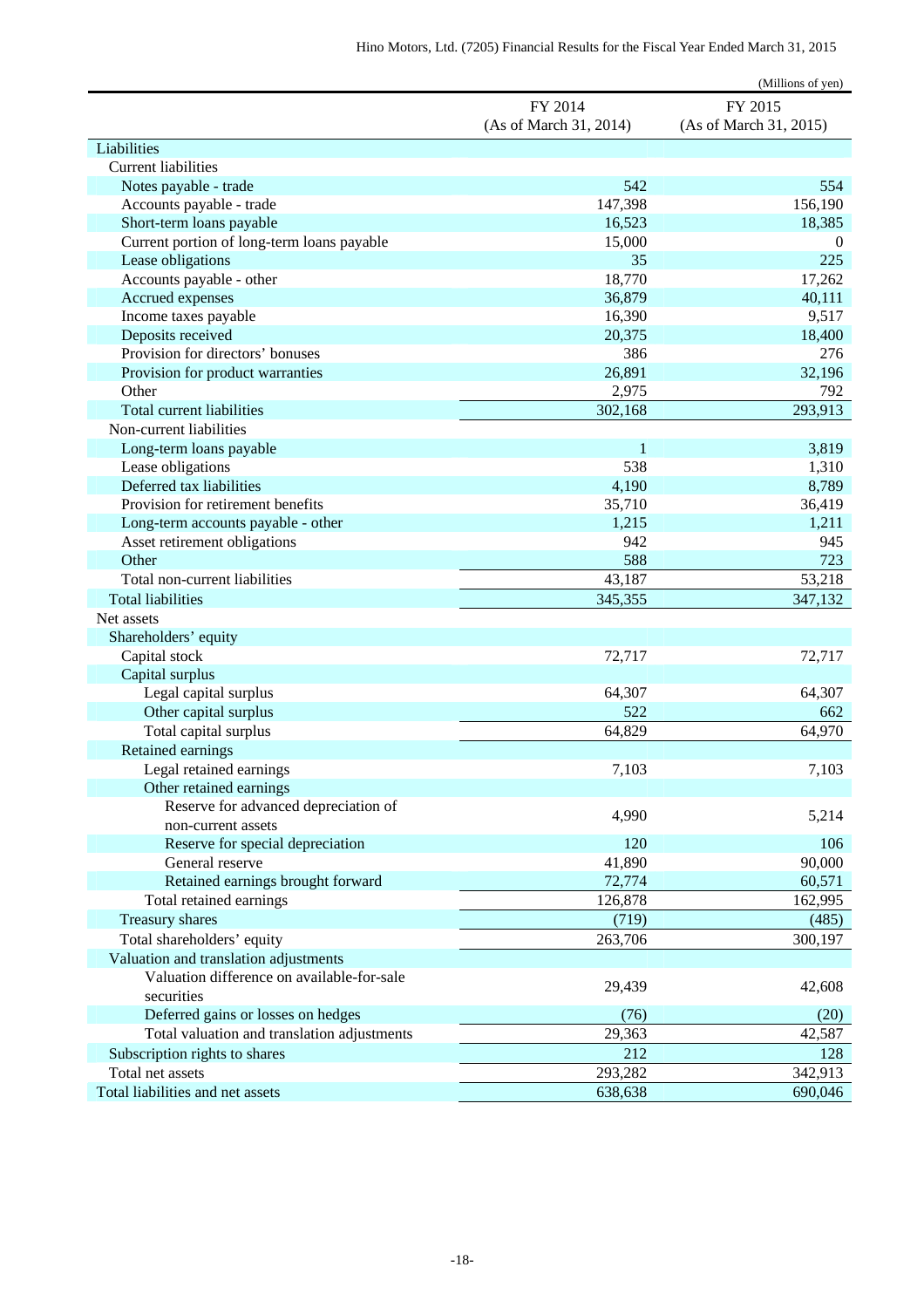## <span id="page-20-0"></span>**(2) Non-Consolidated Statements of Income**

|                                                    |                     | (Millions of yen)   |
|----------------------------------------------------|---------------------|---------------------|
|                                                    | FY 2014             | FY 2015             |
|                                                    | (From April 1, 2013 | (From April 1, 2014 |
|                                                    | to March 31, 2014)  | to March 31, 2015)  |
| Net sales                                          | 1,210,784           | 1,221,249           |
| Cost of sales                                      |                     |                     |
| Beginning finished goods                           | 22,957              | 28,391              |
| Cost of products manufactured                      | 1,028,977           | 1,027,171           |
| Total                                              | 1,051,934           | 1,055,563           |
| Ending finished goods                              | 28,391              | 32,901              |
| Cost of finished goods sold                        | 1,023,543           | 1,022,661           |
| Gross profit                                       | 187,241             | 198,587             |
| Selling, general and administrative expenses       |                     |                     |
| Sales commission                                   | 39,793              | 49,226              |
| Transportation and warehousing expenses            | 7,361               | 8,274               |
| Provision for product warranties                   | 26,891              | 32,196              |
| Advertising expenses                               | 3,122               | 3,408               |
| Salaries and allowances                            | 13,932              | 15,745              |
| Provision for directors' bonuses                   | 386                 | 276                 |
| Provision for retirement benefits                  | 1,156               | 927                 |
| Rent expenses                                      | 2,876               | 3,111               |
| Depreciation                                       | 6,160               | 4,929               |
| Other                                              | 19,302              | 18,151              |
| Total selling, general and administrative expenses | 120,983             | 136,246             |
| Operating income                                   | 66,257              | 62,340              |
| Non-operating income                               |                     |                     |
| Interest income                                    | 806                 | 766                 |
| Dividend income                                    | 9,477               | 10,662              |
| Reversal of allowance for doubtful accounts        | 1,062               |                     |
| Foreign exchange gains                             |                     | 1,282               |
| Rent income                                        | 989                 | 960                 |
| Miscellaneous income                               | 936                 | 1,452               |
| Total non-operating income                         | 13,272              | 15,125              |
| Non-operating expenses                             |                     |                     |
| Interest expenses                                  | 531                 | 400                 |
| Depreciation                                       | 205                 | 186                 |
| Foreign exchange losses                            | 1,925               |                     |
| Miscellaneous expenses                             | 745                 | 1,082               |
| Total non-operating expenses                       | 3,407               | 1,669               |
| Ordinary income                                    | 76,122              | 75,796              |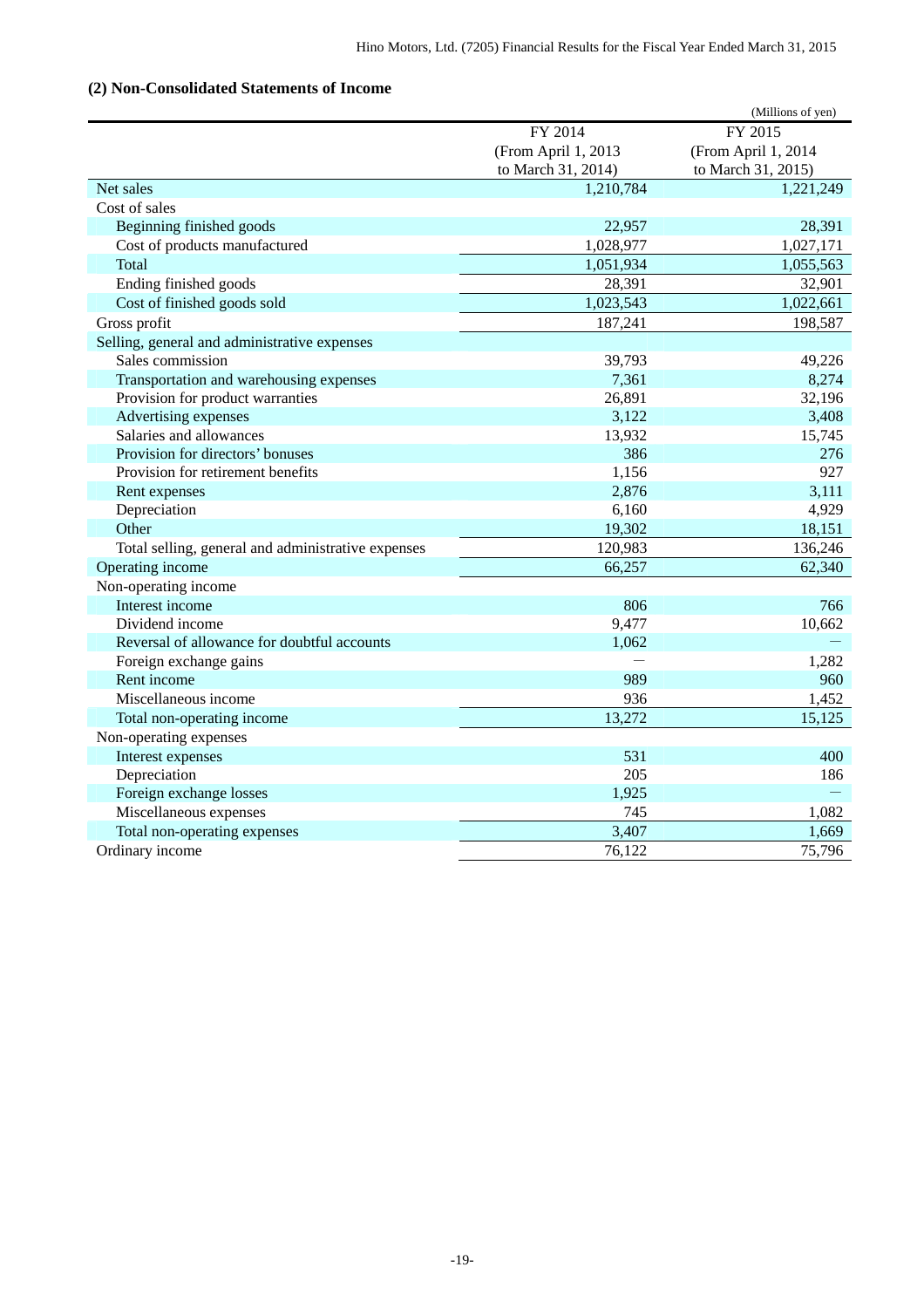|                                                    |                     | (Millions of yen)   |
|----------------------------------------------------|---------------------|---------------------|
|                                                    | FY 2014             | FY 2015             |
|                                                    | (From April 1, 2013 | (From April 1, 2014 |
|                                                    | to March 31, 2014)  | to March 31, 2015)  |
| Extraordinary income                               |                     |                     |
| Gain on sales of non-current assets                | 43                  | 124                 |
| Gain on sales of investment securities             | 174                 | $\Omega$            |
| Reversal of allowance for investment loss          | 175                 |                     |
| Other                                              | 539                 | 44                  |
| Total extraordinary income                         | 932                 | 169                 |
| <b>Extraordinary losses</b>                        |                     |                     |
| Loss on sales and retirement of non-current assets | 440                 | 255                 |
| <b>Impairment</b> loss                             | 134                 |                     |
| Loss on valuation of investments in capital of     | 630                 |                     |
| subsidiaries and associates                        |                     |                     |
| Provision of allowance for investment loss         |                     | 1,057               |
| Other                                              | 46                  | 162                 |
| Total extraordinary losses                         | 1,251               | 1,475               |
| Income (loss) before income taxes                  | 75,804              | 74,490              |
| Income taxes - current                             | 17,513              | 17,968              |
| Income taxes - deferred                            | (13, 421)           | (1,704)             |
| Total income taxes                                 | 4,091               | 16,264              |
| Net income                                         | 71,712              | 58,225              |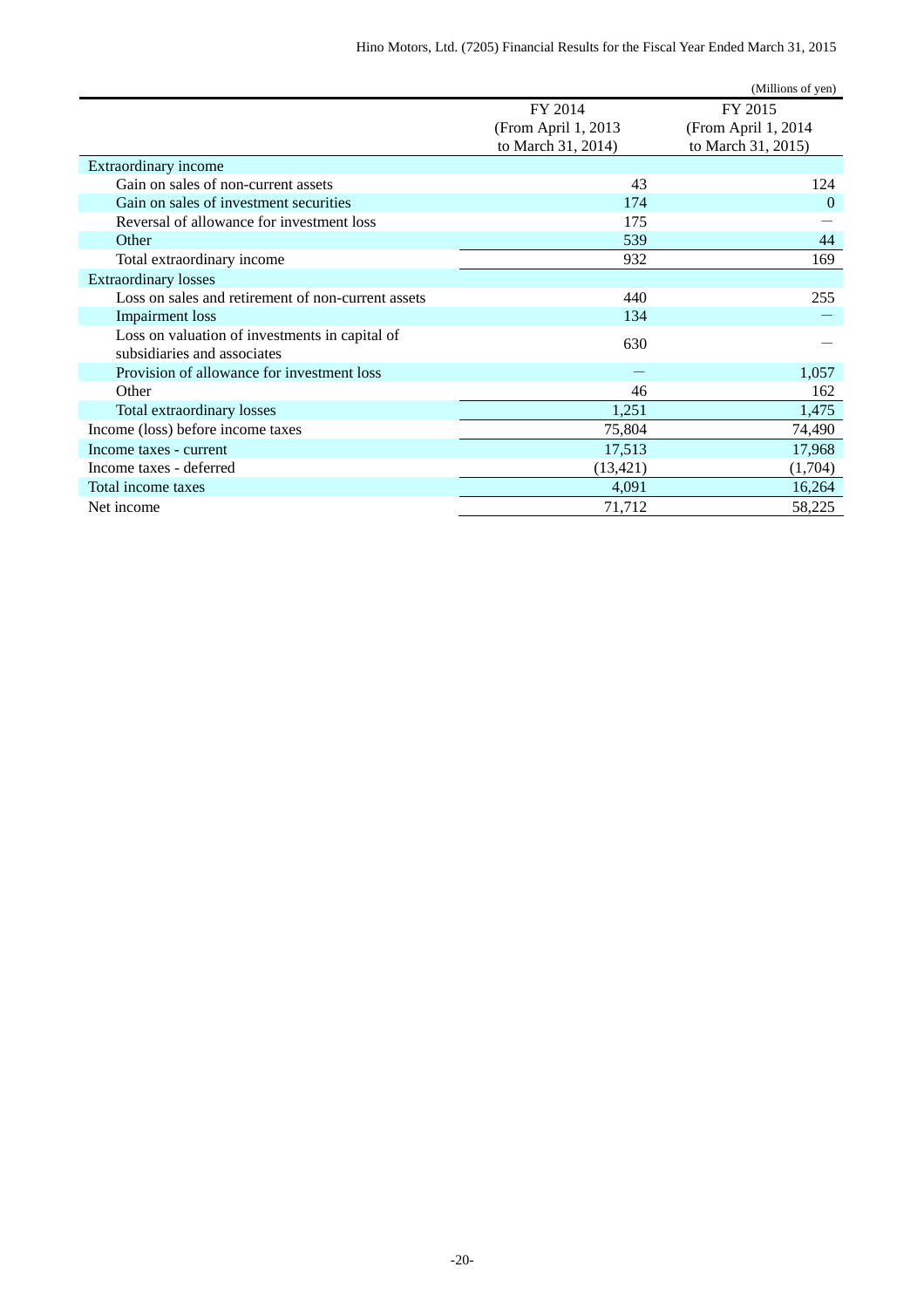### **(3) Non-Consolidated Statements of Changes in Net Assets**

Previous Fiscal Year (From April 1, 2013 to March 31, 2014)

<span id="page-22-0"></span>

| $F1$ evious Fiscal Teal (Fiolii April 1, 2015 to March 51, 2014)        |               |                          |                          |                          | (Millions of yen)             |
|-------------------------------------------------------------------------|---------------|--------------------------|--------------------------|--------------------------|-------------------------------|
|                                                                         |               |                          | Shareholders' equity     |                          |                               |
|                                                                         |               | Capital surplus          |                          |                          | Retained<br>earnings          |
|                                                                         | Capital stock | Legal capital<br>surplus | Other capital<br>surplus | Total capital<br>surplus | Legal<br>retained<br>earnings |
| Balance at the beginning of the period                                  | 72,717        | 64,307                   | 244                      | 64,551                   | 7,103                         |
| Cumulative effects of changes in<br>accounting policies                 |               |                          |                          |                          |                               |
| <b>Restated balance</b>                                                 | 72,717        | 64,307                   | 244                      | 64,551                   | 7,103                         |
| Changes of items during period                                          |               |                          |                          |                          |                               |
| Dividends of surplus                                                    |               |                          |                          |                          |                               |
| Provision of reserve for advanced<br>depreciation of non-current assets |               |                          |                          |                          |                               |
| Reversal of reserve for advanced<br>depreciation of non-current assets  |               |                          |                          |                          |                               |
| Provision of reserve for special<br>depreciation                        |               |                          |                          |                          |                               |
| Reversal of reserve for special<br>depreciation                         |               |                          |                          |                          |                               |
| Provision of general reserve                                            |               |                          |                          |                          |                               |
| Net income                                                              |               |                          |                          |                          |                               |
| Purchase of treasury shares                                             |               |                          |                          |                          |                               |
| Disposal of treasury shares                                             |               |                          | 277                      | 277                      |                               |
| Net changes of items other than<br>shareholders' equity                 |               |                          |                          |                          |                               |
| Total changes of items during period                                    |               |                          | 277                      | 277                      |                               |
| Balance at the end of the period                                        | 72,717        | 64,307                   | 522                      | 64,829                   | 7,103                         |

|                                                         | Shareholders' equity                                                   |                                        |                         |                                            |                               |                    |                                  |
|---------------------------------------------------------|------------------------------------------------------------------------|----------------------------------------|-------------------------|--------------------------------------------|-------------------------------|--------------------|----------------------------------|
|                                                         | Retained earnings                                                      |                                        |                         |                                            |                               |                    |                                  |
|                                                         |                                                                        |                                        | Other retained earnings |                                            |                               |                    |                                  |
|                                                         | Reserve for<br>advanced<br>depreciation<br>of<br>non-current<br>assets | Reserve for<br>special<br>depreciation | General<br>reserve      | Retained<br>earnings<br>brought<br>forward | Total<br>retained<br>earnings | Treasury<br>shares | Total<br>shareholders'<br>equity |
| Balance at the beginning of the period                  | 5,123                                                                  | 72                                     | 16.890                  | 44,851                                     | 74,040                        | (1,086)            | 210,223                          |
| Cumulative effects of changes in<br>accounting policies |                                                                        |                                        |                         |                                            | -                             |                    |                                  |
| <b>Restated balance</b>                                 | 5.123                                                                  | 72                                     | 16.890                  | 44.851                                     | 74,040                        | (1.086)            | 210,223                          |
| Changes of items during period                          |                                                                        |                                        |                         |                                            |                               |                    |                                  |
| Dividends of surplus                                    |                                                                        |                                        |                         | (18, 873)                                  | (18, 873)                     |                    | (18, 873)                        |
| Provision of reserve for advanced                       |                                                                        |                                        |                         |                                            |                               |                    |                                  |
| depreciation of non-current assets                      |                                                                        |                                        |                         |                                            |                               |                    |                                  |
| Reversal of reserve for advanced                        | (133)                                                                  |                                        |                         | 133                                        | ÷.                            |                    |                                  |
| depreciation of non-current assets                      |                                                                        |                                        |                         |                                            |                               |                    |                                  |
| Provision of reserve for special<br>depreciation        |                                                                        | 81                                     |                         | (81)                                       | $\overline{\phantom{0}}$      |                    |                                  |
| Reversal of reserve for special                         |                                                                        | (33)                                   |                         | 33                                         |                               |                    |                                  |
| depreciation                                            |                                                                        |                                        |                         |                                            |                               |                    |                                  |
| Provision of general reserve                            |                                                                        |                                        | 25,000                  | (25,000)                                   | $\overline{\phantom{0}}$      |                    | $\overline{\phantom{0}}$         |
| Net income                                              |                                                                        |                                        |                         | 71,712                                     | 71,712                        |                    | 71,712                           |
| Purchase of treasury shares                             |                                                                        |                                        |                         |                                            |                               | (59)               | (59)                             |
| Disposal of treasury shares                             |                                                                        |                                        |                         |                                            |                               | 426                | 703                              |
| Net changes of items other than<br>shareholders' equity |                                                                        |                                        |                         |                                            |                               |                    |                                  |
| Total changes of items during period                    | (133)                                                                  | 48                                     | 25,000                  | 27,923                                     | 52,838                        | 366                | 53,482                           |
| Balance at the end of the period                        | 4,990                                                                  | 120                                    | 41,890                  | 72,774                                     | 126,878                       | (719)              | 263,706                          |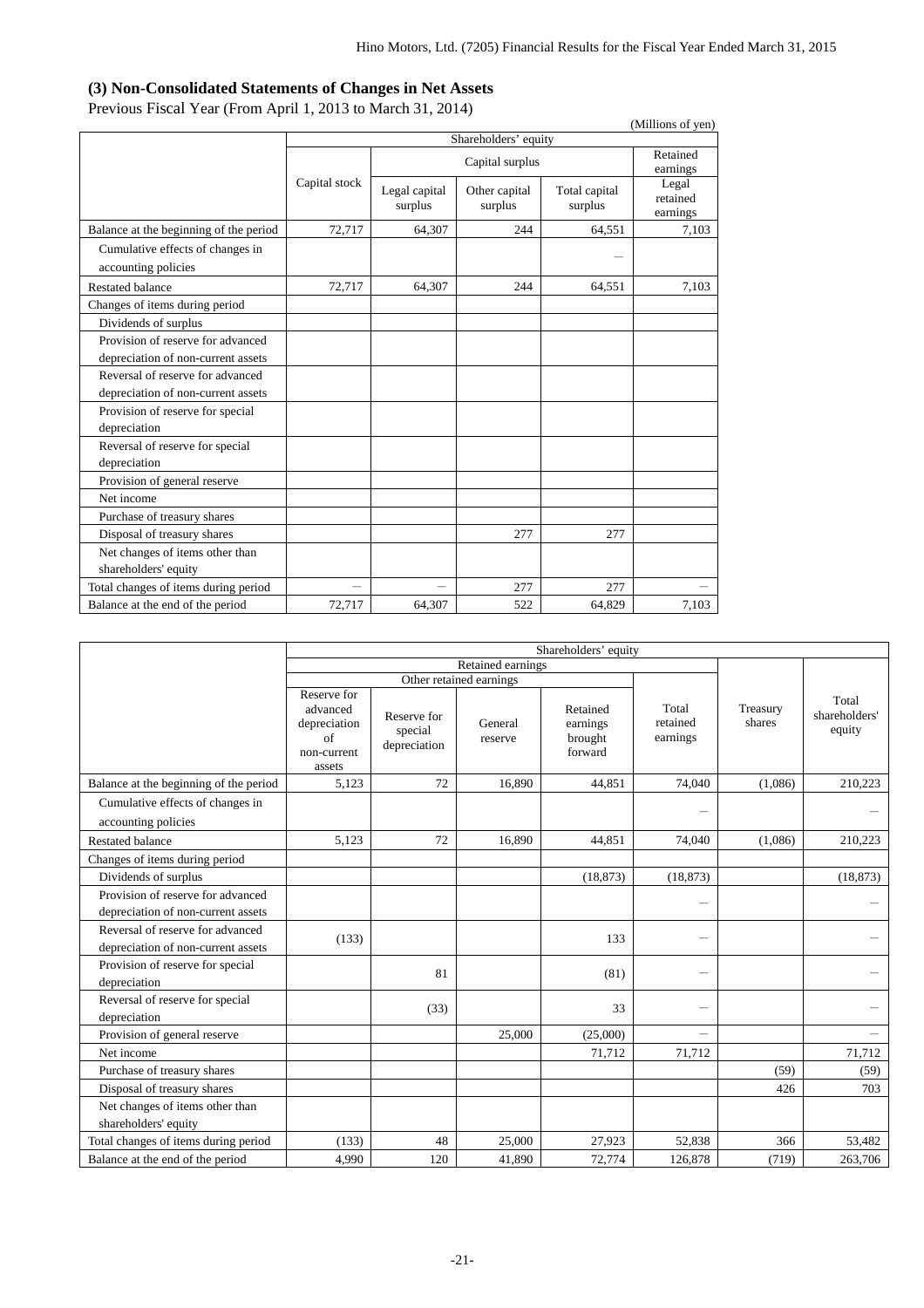|                                        |                                                             | Valuation and translation adjustments |                                                   |                                  |                  |
|----------------------------------------|-------------------------------------------------------------|---------------------------------------|---------------------------------------------------|----------------------------------|------------------|
|                                        | Valuation difference<br>on available-for-sale<br>securities | Deferred gains or<br>losses on hedges | Total valuation<br>and translation<br>adjustments | Subscription<br>rights to shares | Total net assets |
| Balance at the beginning of the period | 21,990                                                      | (158)                                 | 21,832                                            | 342                              | 232,398          |
| Cumulative effects of changes in       |                                                             |                                       |                                                   |                                  |                  |
| accounting policies                    |                                                             |                                       |                                                   |                                  |                  |
| <b>Restated balance</b>                | 21,990                                                      | (158)                                 | 21,832                                            | 342                              | 232,398          |
| Changes of items during period         |                                                             |                                       |                                                   |                                  |                  |
| Dividends of surplus                   |                                                             |                                       |                                                   |                                  | (18, 873)        |
| Provision of reserve for advanced      |                                                             |                                       |                                                   |                                  |                  |
| depreciation of non-current assets     |                                                             |                                       |                                                   |                                  |                  |
| Reversal of reserve for advanced       |                                                             |                                       |                                                   |                                  |                  |
| depreciation of non-current assets     |                                                             |                                       |                                                   |                                  |                  |
| Provision of reserve for special       |                                                             |                                       |                                                   |                                  |                  |
| depreciation                           |                                                             |                                       |                                                   |                                  |                  |
| Reversal of reserve for special        |                                                             |                                       |                                                   |                                  |                  |
| depreciation                           |                                                             |                                       |                                                   |                                  |                  |
| Provision of general reserve           |                                                             |                                       |                                                   |                                  |                  |
| Net income                             |                                                             |                                       |                                                   |                                  | 71,712           |
| Purchase of treasury shares            |                                                             |                                       |                                                   |                                  | (59)             |
| Disposal of treasury shares            |                                                             |                                       |                                                   |                                  | 703              |
| Net changes of items other than        | 7,449                                                       | 82                                    | 7,531                                             | (129)                            | 7,401            |
| shareholders' equity                   |                                                             |                                       |                                                   |                                  |                  |
| Total changes of items during period   | 7,449                                                       | 82                                    | 7,531                                             | (129)                            | 60,884           |
| Balance at the end of the period       | 29,439                                                      | (76)                                  | 29,363                                            | 212                              | 293,282          |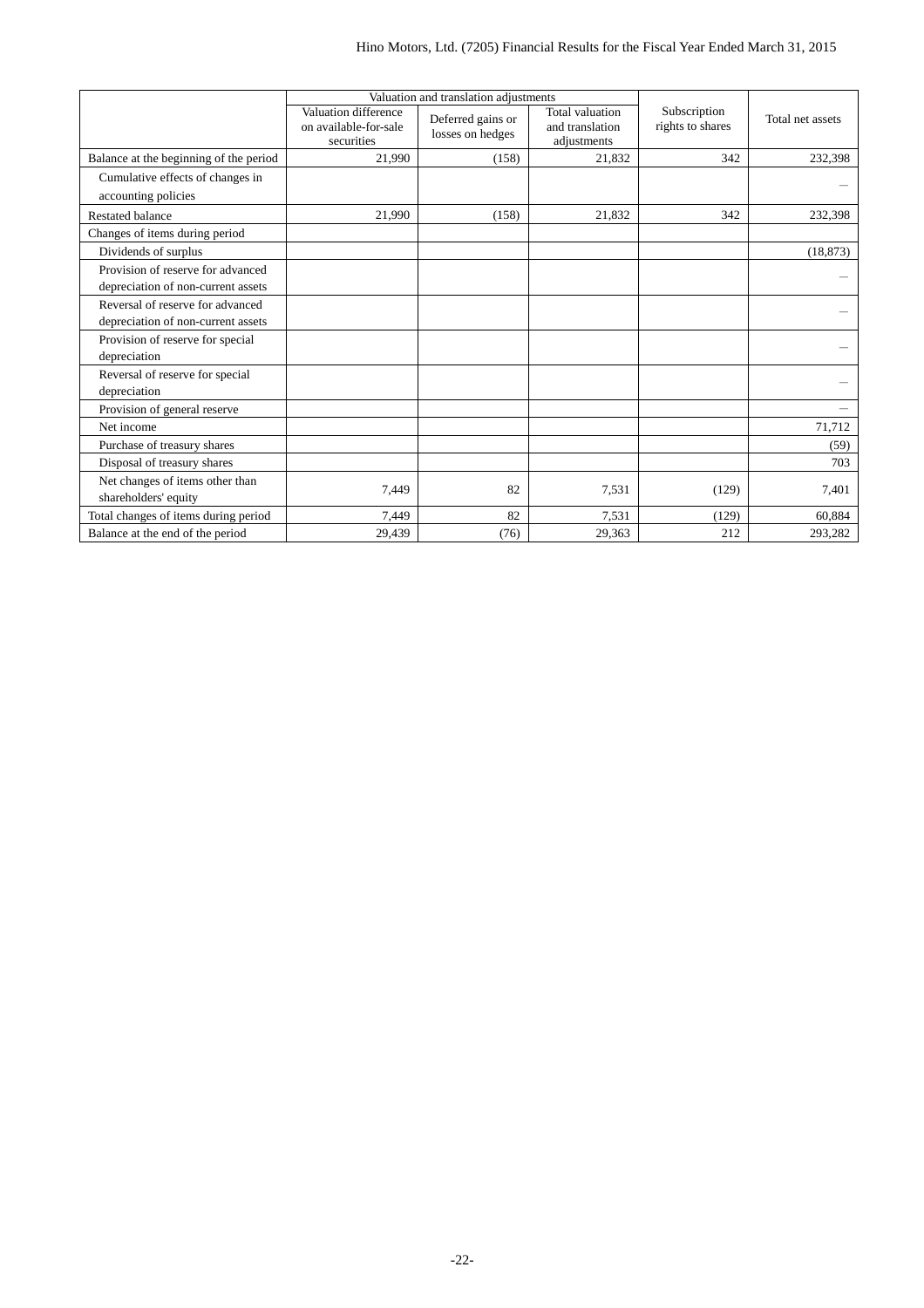| Curicin Fiscar Tear (From April 1, 2014 to March 91, 2019)              |               |                          |                          |                          | (Millions of yen)             |
|-------------------------------------------------------------------------|---------------|--------------------------|--------------------------|--------------------------|-------------------------------|
|                                                                         |               |                          | Shareholders' equity     |                          |                               |
|                                                                         |               |                          | Capital surplus          |                          | Retained<br>earnings          |
|                                                                         | Capital stock | Legal capital<br>surplus | Other capital<br>surplus | Total capital<br>surplus | Legal<br>retained<br>earnings |
| Balance at the beginning of the period                                  | 72,717        | 64,307                   | 522                      | 64,829                   | 7,103                         |
| Cumulative effects of changes in<br>accounting policies                 |               |                          |                          |                          |                               |
| <b>Restated balance</b>                                                 | 72,717        | 64,307                   | 522                      | 64,829                   | 7,103                         |
| Changes of items during period                                          |               |                          |                          |                          |                               |
| Dividends of surplus                                                    |               |                          |                          |                          |                               |
| Provision of reserve for advanced<br>depreciation of non-current assets |               |                          |                          |                          |                               |
| Reversal of reserve for advanced<br>depreciation of non-current assets  |               |                          |                          |                          |                               |
| Provision of reserve for special<br>depreciation                        |               |                          |                          |                          |                               |
| Reversal of reserve for special<br>depreciation                         |               |                          |                          |                          |                               |
| Provision of general reserve                                            |               |                          |                          |                          |                               |
| Net income                                                              |               |                          |                          |                          |                               |
| Purchase of treasury shares                                             |               |                          |                          |                          |                               |
| Disposal of treasury shares                                             |               |                          | 140                      | 140                      |                               |
| Net changes of items other than<br>shareholders' equity                 |               |                          |                          |                          |                               |
| Total changes of items during period                                    |               |                          | 140                      | 140                      |                               |
| Balance at the end of the period                                        | 72,717        | 64,307                   | 662                      | 64,970                   | 7,103                         |

## Current Fiscal Year (From April 1, 2014 to March 31, 2015)

|                                                                         | Shareholders' equity                                                   |                                        |                         |                                            |                               |                    |                                  |
|-------------------------------------------------------------------------|------------------------------------------------------------------------|----------------------------------------|-------------------------|--------------------------------------------|-------------------------------|--------------------|----------------------------------|
|                                                                         | Retained earnings                                                      |                                        |                         |                                            |                               |                    |                                  |
|                                                                         |                                                                        |                                        | Other retained earnings |                                            |                               |                    |                                  |
|                                                                         | Reserve for<br>advanced<br>depreciation<br>of<br>non-current<br>assets | Reserve for<br>special<br>depreciation | General<br>reserve      | Retained<br>earnings<br>brought<br>forward | Total<br>retained<br>earnings | Treasury<br>shares | Total<br>shareholders'<br>equity |
| Balance at the beginning of the period                                  | 4,990                                                                  | 120                                    | 41.890                  | 72,774                                     | 126.878                       | (719)              | 263,706                          |
| Cumulative effects of changes in<br>accounting policies                 |                                                                        |                                        |                         | (343)                                      | (343)                         |                    | (343)                            |
| <b>Restated balance</b>                                                 | 4.990                                                                  | 120                                    | 41.890                  | 72,431                                     | 126,535                       | (719)              | 263,362                          |
| Changes of items during period                                          |                                                                        |                                        |                         |                                            |                               |                    |                                  |
| Dividends of surplus                                                    |                                                                        |                                        |                         | (21,766)                                   | (21,766)                      |                    | (21,766)                         |
| Provision of reserve for advanced<br>depreciation of non-current assets | 372                                                                    |                                        |                         | (372)                                      | -                             |                    |                                  |
| Reversal of reserve for advanced<br>depreciation of non-current assets  | (147)                                                                  |                                        |                         | 147                                        | $\overline{\phantom{0}}$      |                    |                                  |
| Provision of reserve for special<br>depreciation                        |                                                                        | 15                                     |                         | (15)                                       | -                             |                    |                                  |
| Reversal of reserve for special<br>depreciation                         |                                                                        | (30)                                   |                         | 30                                         | $\overline{\phantom{0}}$      |                    |                                  |
| Provision of general reserve                                            |                                                                        |                                        | 48,110                  | (48, 110)                                  |                               |                    |                                  |
| Net income                                                              |                                                                        |                                        |                         | 58,225                                     | 58,225                        |                    | 58,225                           |
| Purchase of treasury shares                                             |                                                                        |                                        |                         |                                            |                               | (4)                | (4)                              |
| Disposal of treasury shares                                             |                                                                        |                                        |                         |                                            |                               | 238                | 379                              |
| Net changes of items other than<br>shareholders' equity                 |                                                                        |                                        |                         |                                            |                               |                    |                                  |
| Total changes of items during period                                    | 224                                                                    | (14)                                   | 48,110                  | (11,860)                                   | 36,459                        | 233                | 36,834                           |
| Balance at the end of the period                                        | 5.214                                                                  | 106                                    | 90,000                  | 60.571                                     | 162,995                       | (485)              | 300.197                          |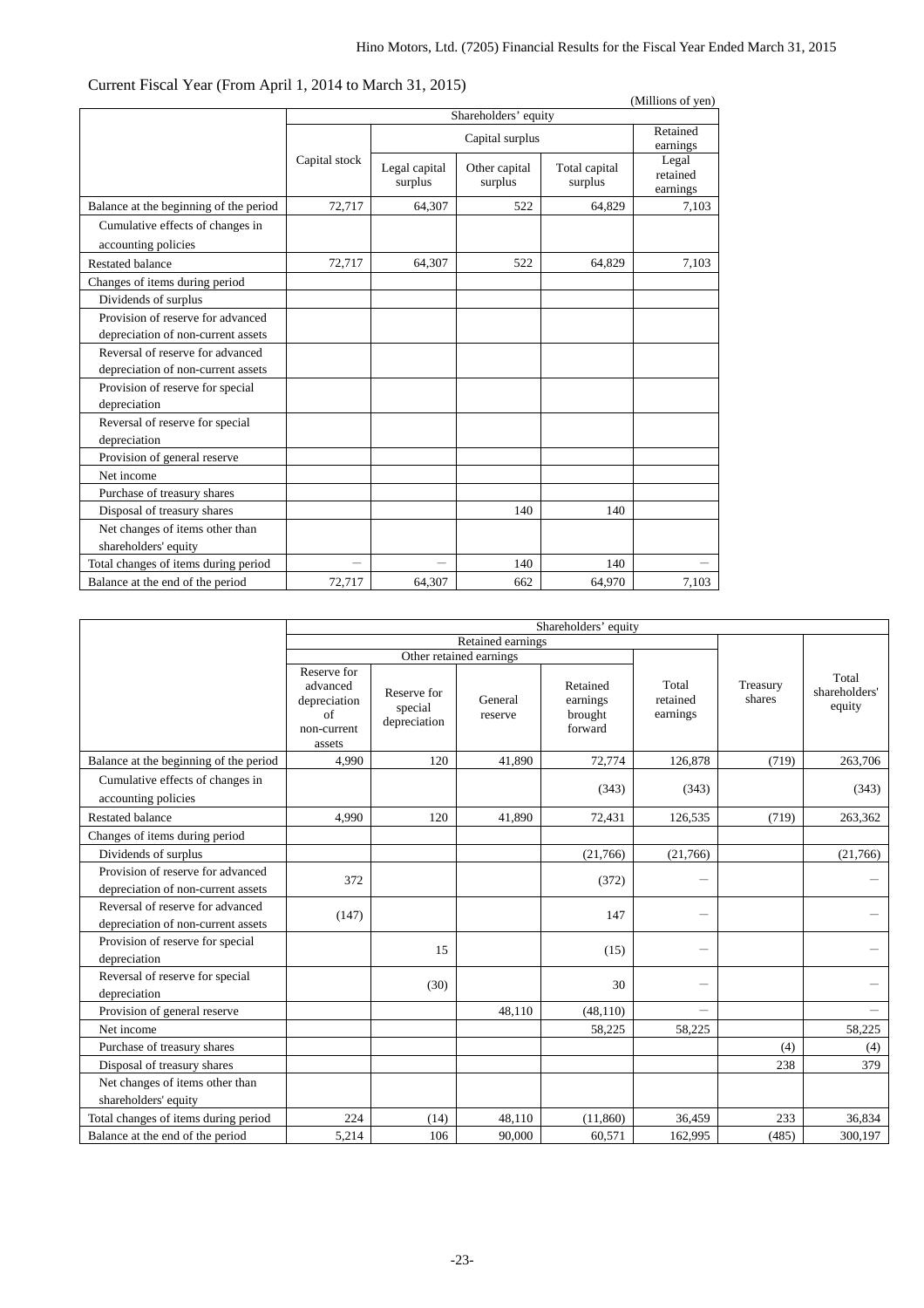|                                        |                                                             | Valuation and translation adjustments |                                                   |                                  |                  |
|----------------------------------------|-------------------------------------------------------------|---------------------------------------|---------------------------------------------------|----------------------------------|------------------|
|                                        | Valuation difference<br>on available-for-sale<br>securities | Deferred gains or<br>losses on hedges | Total valuation<br>and translation<br>adiustments | Subscription<br>rights to shares | Total net assets |
| Balance at the beginning of the period | 29,439                                                      | (76)                                  | 29,363                                            | 212                              | 293,282          |
| Cumulative effects of changes in       |                                                             |                                       |                                                   |                                  | (343)            |
| accounting policies                    |                                                             |                                       |                                                   |                                  |                  |
| <b>Restated balance</b>                | 29,439                                                      | (76)                                  | 29,363                                            | 212                              | 292,939          |
| Changes of items during period         |                                                             |                                       |                                                   |                                  |                  |
| Dividends of surplus                   |                                                             |                                       |                                                   |                                  | (21,766)         |
| Provision of reserve for advanced      |                                                             |                                       |                                                   |                                  |                  |
| depreciation of non-current assets     |                                                             |                                       |                                                   |                                  |                  |
| Reversal of reserve for advanced       |                                                             |                                       |                                                   |                                  |                  |
| depreciation of non-current assets     |                                                             |                                       |                                                   |                                  |                  |
| Provision of reserve for special       |                                                             |                                       |                                                   |                                  |                  |
| depreciation                           |                                                             |                                       |                                                   |                                  |                  |
| Reversal of reserve for special        |                                                             |                                       |                                                   |                                  |                  |
| depreciation                           |                                                             |                                       |                                                   |                                  |                  |
| Provision of general reserve           |                                                             |                                       |                                                   |                                  |                  |
| Net income                             |                                                             |                                       |                                                   |                                  | 58,225           |
| Purchase of treasury shares            |                                                             |                                       |                                                   |                                  | (4)              |
| Disposal of treasury shares            |                                                             |                                       |                                                   |                                  | 379              |
| Net changes of items other than        | 13.168                                                      | 55                                    | 13,223                                            | (83)                             | 13,139           |
| shareholders' equity                   |                                                             |                                       |                                                   |                                  |                  |
| Total changes of items during period   | 13,168                                                      | 55                                    | 13,223                                            | (83)                             | 49,973           |
| Balance at the end of the period       | 42,608                                                      | (20)                                  | 42,587                                            | 128                              | 342,913          |